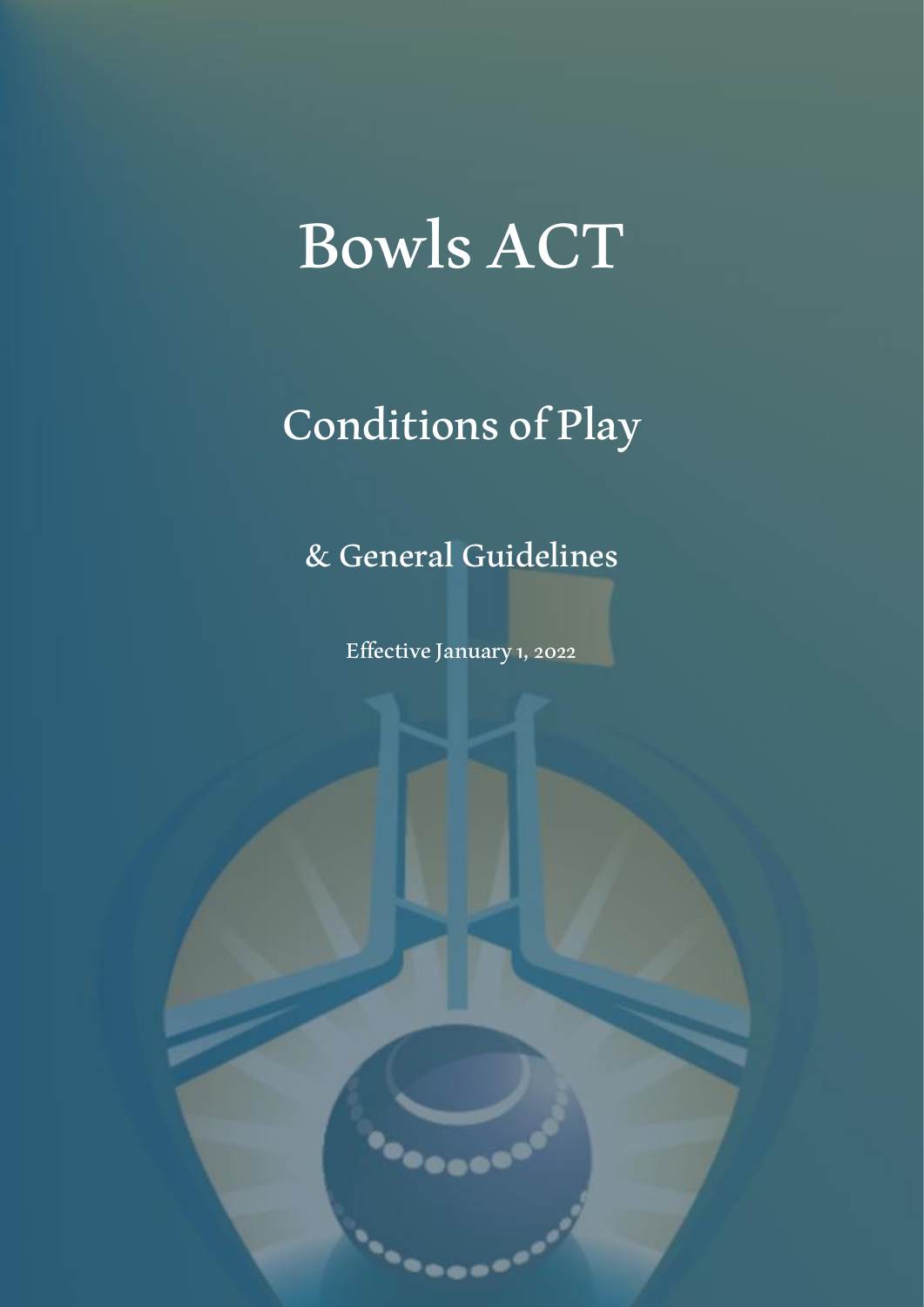# **Contents**

| <b>SECTION 1</b>                             |         |
|----------------------------------------------|---------|
| <b>GENERAL INFORMATION</b>                   | 4       |
| Introduction                                 | 4       |
| Match Committee Role                         | 4       |
| <b>Member Conduct</b>                        | 5       |
| Disciplinary Action by a Club                | 6       |
| <b>Bowls ACT Events</b>                      | 6       |
| <b>Bowling Season</b>                        | 7       |
| <b>Transfers</b>                             | 7       |
| Attire                                       | 7       |
| Smoking                                      | 8       |
| Personal Electronic/Communication devises    | $\it 8$ |
| Use of Mobility Devices                      | 8       |
| Use of Bowlers Arms                          | $\it 8$ |
| Death of a Player                            | 8       |
| Movement of Players                          | 9       |
| Use of Photography, Video and Life Streaming | 9       |
| Order of Precedence                          | 9       |
| <b>SECTION 2</b>                             | 10      |
| <b>CONDITIONS OF PLAY</b>                    | 10      |
| <b>APPLYING TO ALL BOWLS ACT EVENTS</b>      | 10      |
| Introduction                                 | 10      |
| Entries                                      | 10      |
| Player Eligibility                           | 10      |
| Controlling Body                             | 11      |
| Format/Draws                                 | $11\,$  |
| Forfeits or Withdrawals                      | $11\,$  |
| Venues, Start and Finish Dates and Times     | $11\,$  |
| Number of Bowls Used                         | $11\,$  |
| <b>Bowls Stickers</b>                        | 12      |
| <b>Duration of Matches</b>                   | 12      |
| Markers                                      | 12      |
| <b>Umpires</b>                               | 12      |
|                                              |         |



Chifley Health and Wellbeing Centre McLaurin Cres, Chifley @bowlsact

www.bowlsact.org.au  $\ddot{0}$  0499 587 783 Madmin@bowlsact.org.au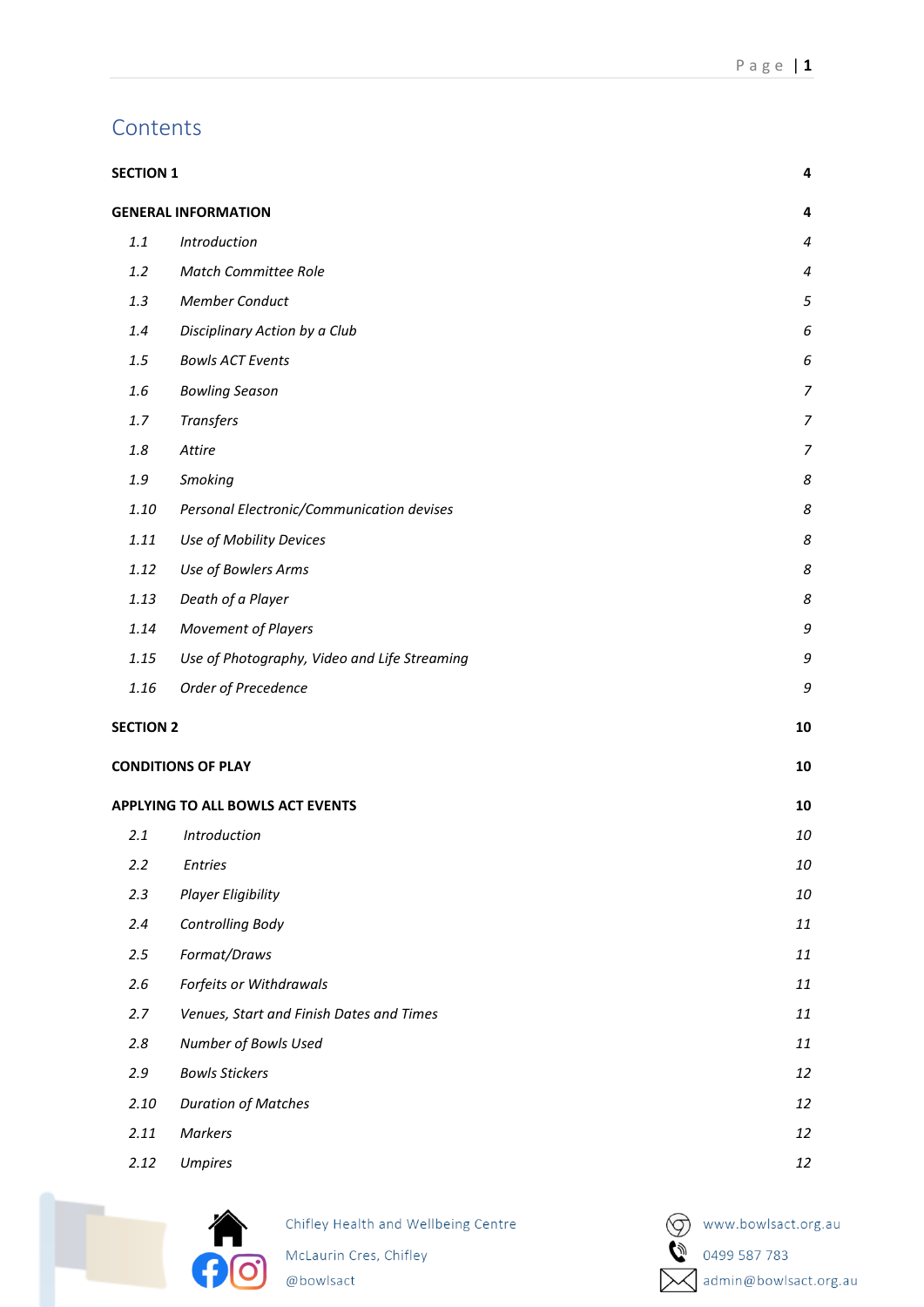| 2.13               | Coach                                                              |  | 12                    |
|--------------------|--------------------------------------------------------------------|--|-----------------------|
| 2.14               | Greens for Play                                                    |  | 13                    |
| 2.15               | Inclement Weather                                                  |  | 13                    |
| 2.16               | Postponed Events                                                   |  | 14                    |
| 2.17               | Penalties                                                          |  | 15                    |
| 2.18               | Appeals                                                            |  | 15                    |
| 2.19               | <b>Determining Winners</b>                                         |  | 15                    |
| 2.20               | Duties of the Controlling Body When Hosting an Event for Bowls ACT |  | 16                    |
| <b>SECTION 3</b>   |                                                                    |  | 18                    |
| <b>ACT PENNANT</b> |                                                                    |  | 18                    |
| 3.1                | Competitions                                                       |  | 18                    |
| 3.2                | Number of Grades                                                   |  | 18                    |
| 3.3                | Grading of Sides                                                   |  | 18                    |
| 3.4                | Number of Sides in a Grade                                         |  | 18                    |
| 3.5                | Sides in the Same Grade                                            |  | 18                    |
| 3.6                | Composite Sides                                                    |  | 18                    |
| 3.7                | Number of Teams in a Side                                          |  | 19                    |
| 3.8                | Number of Ends                                                     |  | 19                    |
| 3.9                | Practice                                                           |  | 19                    |
| 3.10               | Side Manager's Responsibilities                                    |  | 20                    |
| 3.11               | Rink & Team Draws                                                  |  | 20                    |
| 3.12               | <b>Deferred Matches</b>                                            |  | 20                    |
| 3.13               | Change of Venue                                                    |  | 21                    |
| 3.14               | <b>Umpires</b>                                                     |  | 21                    |
| 3.15               | Method of Scoring                                                  |  | 21                    |
| 3.16               | Forfeits                                                           |  | 21                    |
| 3.17               | <b>Byes</b>                                                        |  | 21                    |
| 3.18               | Withdrawals                                                        |  | 21                    |
| 3.19               | Home-and-Away Rounds                                               |  | 22                    |
| 3.20               | <b>Starting Times</b>                                              |  | 22                    |
| 3.21               | <b>Finishing Positions</b>                                         |  | 22                    |
| 3.22               | Determining Winners - No Finals                                    |  | 23                    |
| 3.23               | Determining Winners - Finals                                       |  | 23                    |
| 3.24               | Venue for Grand Finals                                             |  | 24                    |
| 3.25               | <b>Player Eligibility</b>                                          |  | 24                    |
| 3.26               | <b>Bowls ACT Representatives</b>                                   |  | 25                    |
|                    | Chifley Health and Wellbeing Centre                                |  | www.bowlsact.org.au   |
|                    | McLaurin Cres, Chifley                                             |  | 0499 587 783          |
|                    | @bowlsact                                                          |  | admin@bowlsact.org.au |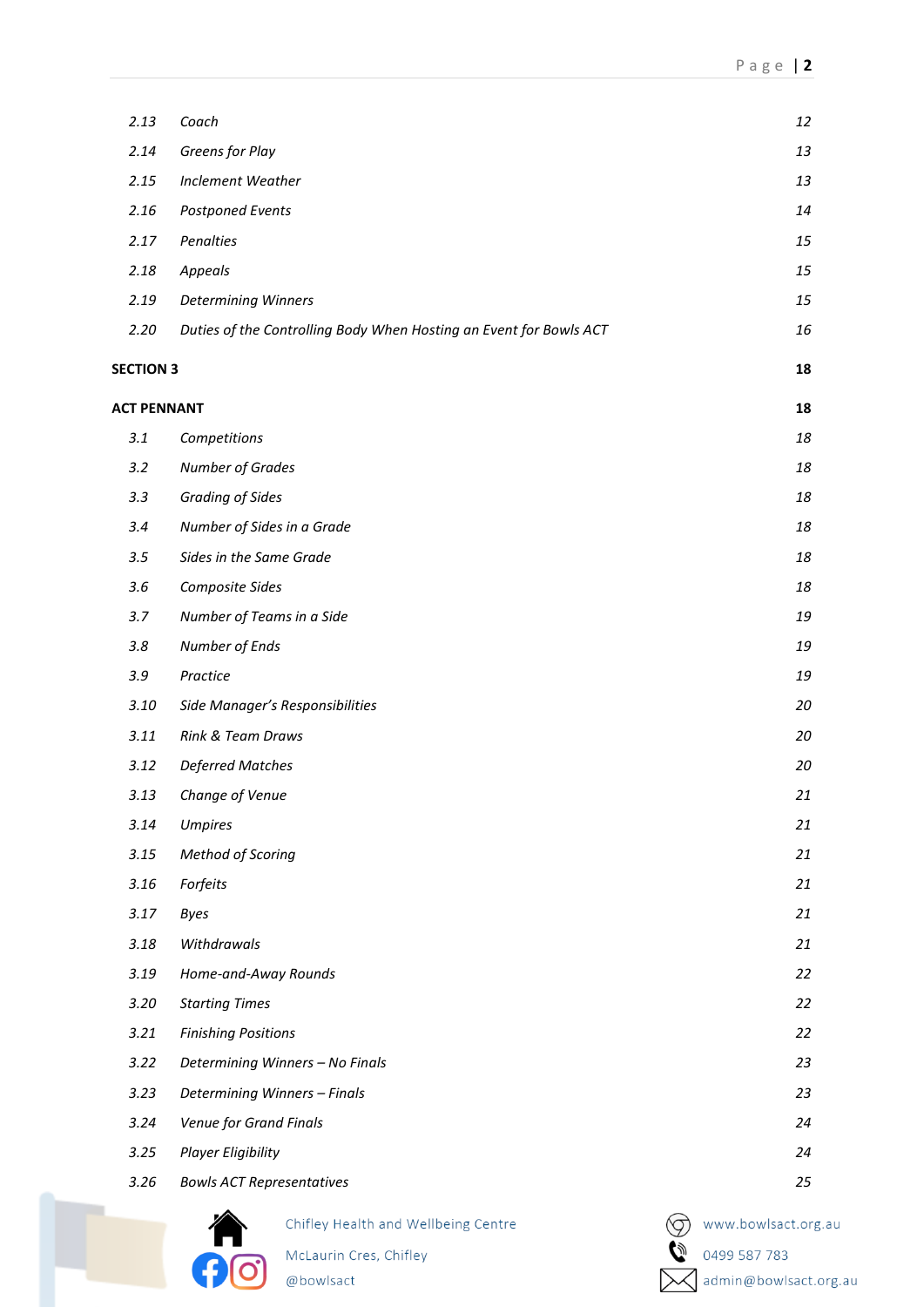| 3.27              | <b>Pennant Flags and Badges</b>                                                                           | 25             |
|-------------------|-----------------------------------------------------------------------------------------------------------|----------------|
| <b>SECTION 4</b>  |                                                                                                           | 26             |
|                   | <b>ADDITIONAL CONDITIONS OF PLAY</b>                                                                      | 26             |
|                   | <b>APPLYING TO SPECIFIC BOWLS ACT EVENTS</b>                                                              | 26             |
| 4.1               | <b>Introduction</b>                                                                                       | 26             |
| 4.2               | <b>ACT CHAMPIONSHIPS</b>                                                                                  | 27             |
| 4.3               | <b>JUNIOR ACT CHAMPIONSHIPS</b>                                                                           | 27             |
| 4.4               | <b>CHAMPION OF CLUB CHAMPION EVENTS</b>                                                                   | 28             |
| 4.5               | <b>60 AND OVER EVENTS</b>                                                                                 | 28             |
| 4.6               | <b>DORAN BOWL</b>                                                                                         | 29             |
| 4.7               | <b>ROOKIE SINGLES CHAMPIONSHIPS</b>                                                                       | 29             |
| 4.8               | <b>ACT Invitational Singles</b>                                                                           | 29             |
| <b>APPENDICES</b> |                                                                                                           | 30             |
|                   | APPENDIX A - Relevant Policies<br><b>Bowls Australia Policies</b><br><b>Bowls ACT Documents and Forms</b> | 30<br>30<br>30 |
|                   | APPENDIX B - Bureau of Meteorology Weather Stations                                                       | 31             |



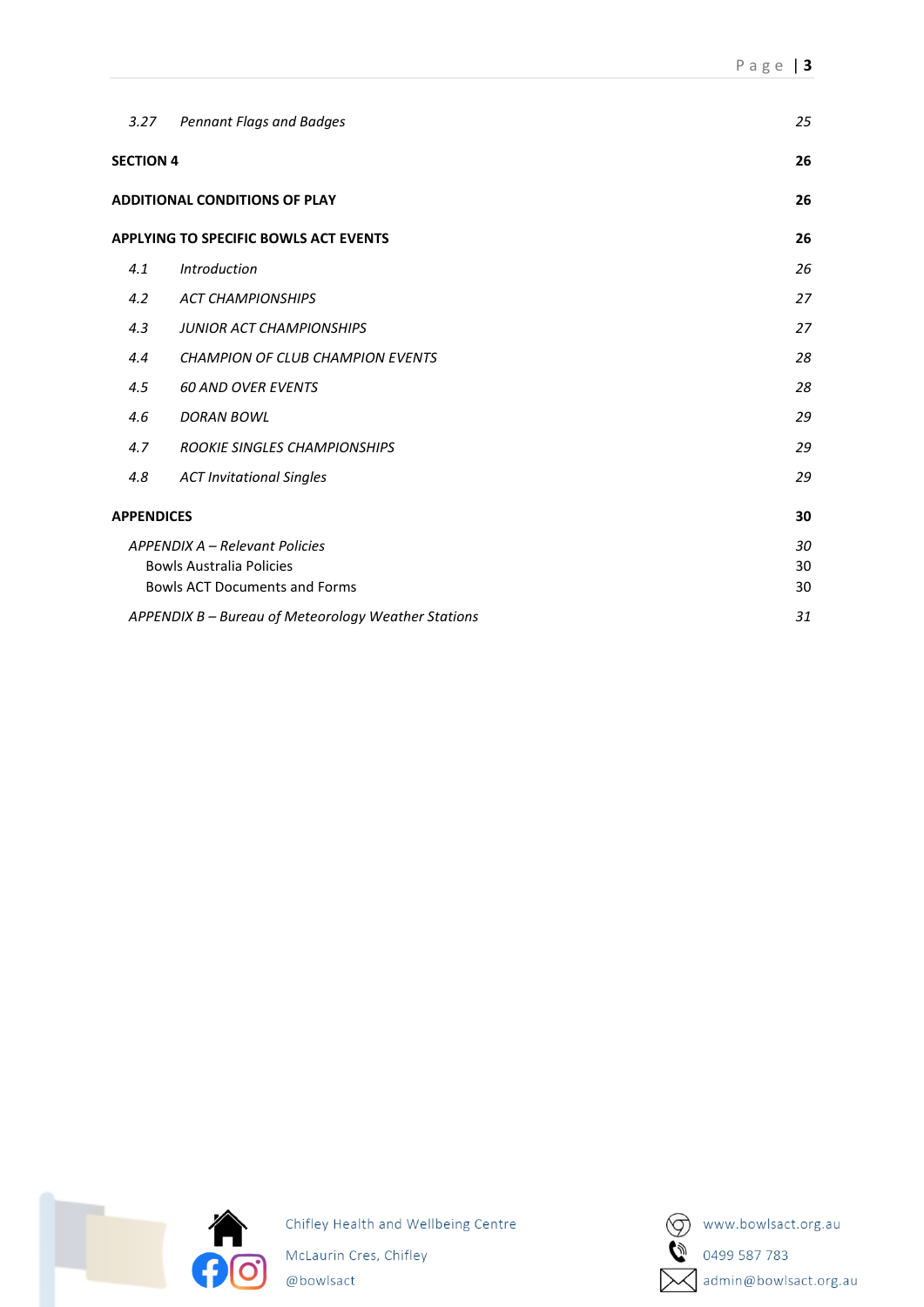#### SECTION 1 GENERAL INFORMATION

# <span id="page-4-0"></span>1.1 Introduction

- <span id="page-4-2"></span><span id="page-4-1"></span>(a) All Bowls ACT events are conducted under the World Bowls: Laws of the Sport of Bowls – Crystal Mark 3rd Edition, Version 3.1, April 2019, **including any subsequent amendments**. These Laws include the Domestic Regulations for Australia and are the primary point of reference for the conditions governing the playing of all Bowls ACT events.
- (b) This document provides additional information relating to the Conditions of Play covering the conduct of Bowls ACT events. It includes information on matters such as player eligibility criteria, format, etc. The document also includes information on any variations to the Laws of the Sport of Bowls that Bowls ACT has introduced for certain events.
- (c) In summary, unless otherwise covered in this document, the Conditions of Play outlined in the Laws of the Sport of Bowls apply to the conduct of Bowls ACT events. This document is divided into four sections:
	- Section 1: General Information.
	- Section 2: Conditions of Play applying to all Bowls ACT events.
	- Section 3: Additional Conditions of Play applying to Pennant Competitions.
	- Section 4: Additional Conditions of Play applying to specific Bowls ACT events.
	- **Appendices**
- (d) **Inevitably situations will arise that are not specifically covered by these Conditions of Play and General Guidelines. It is expected that in such circumstances any decision taken will reflect the spirit of this document and embody the ideals of fair play and good sportsmanship supported by good common sense. Amendments may occur to this document, as and when necessary.**

# Match Committee Role

<span id="page-4-3"></span>(a) Purpose

The purpose of the MC is to:

- 1. Provide recommendations and advice to the Board, and Executive Officer (EO), on strategic and/or policy matters relating to the conduct of Pennant and Championship events conducted under the auspices of Bowls ACT.
- 2. Assist the EO in relation to the planning, preparation, conduct and review of Pennant and Championship events.
- (b) Duties
	- 1. Provide recommendations to the Board to assist it in ensuring that Bowls ACT Pennant and Championship events are conducted efficiently, effectively and fairly, in accordance with the needs of the Association and its members.
	- 2. Alert the Board to any matters that may put the Board, its staff, or its members, at risk (legally, financially, or otherwise), in relation to the conduct of on-green events conducted by Bowls ACT.
		- 1. Provide input and/or recommendations on the development of the draft annual Calendar of Events (COE), and review and edit the Conditions of Play (COP) annually, and on an 'as needed' basis.



Chifley Health and Wellbeing Centre

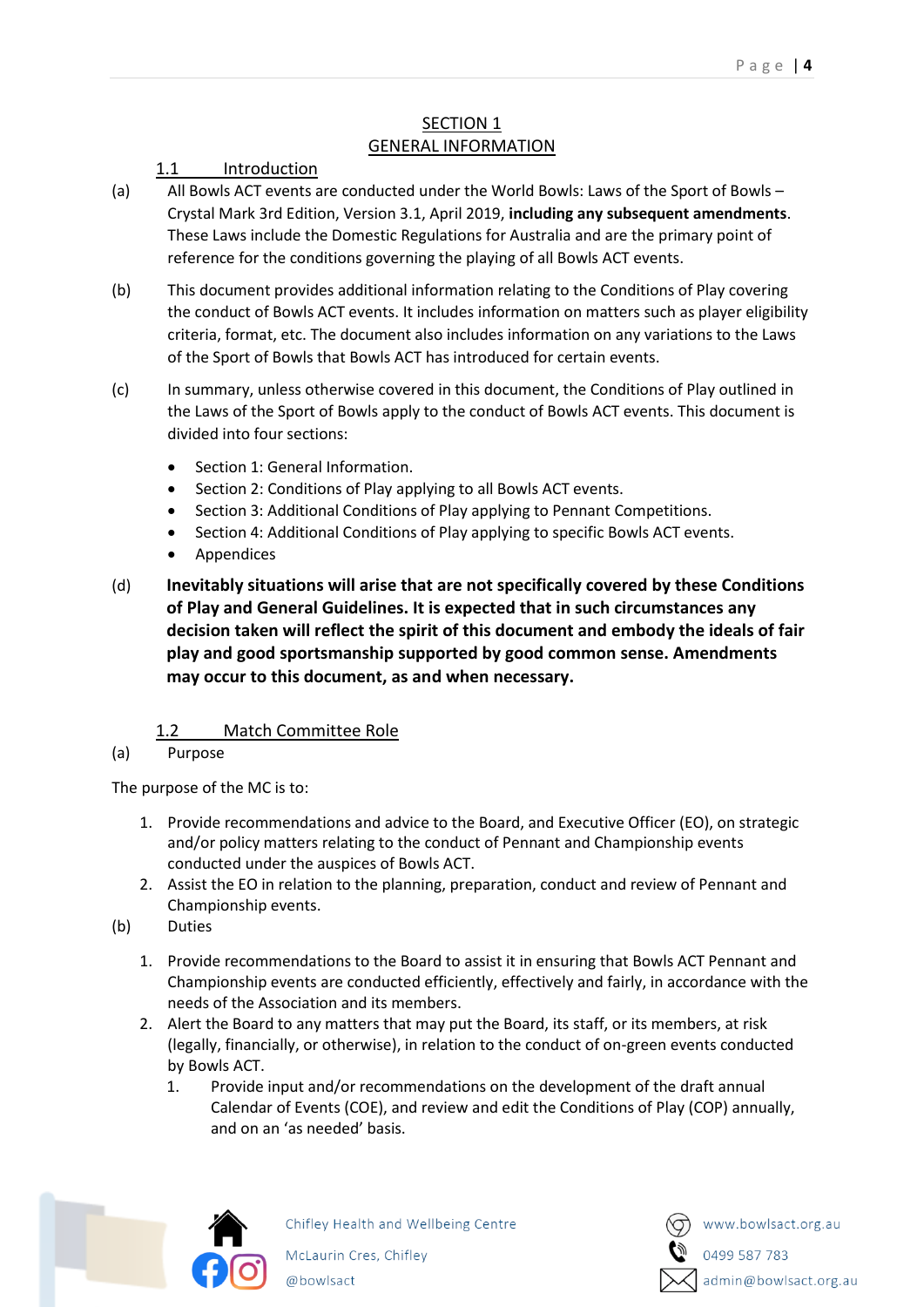2. Provide advice on operational matters or rules interpretations that are not covered by the Laws of the Sport, the Domestic Regulations, BA and BACT policies, or the COP (or where they are covered, but the interpretation is not clear).

# 1.3 Member Conduct

<span id="page-5-0"></span>Bowls ACT has developed a Code of Conduct to ensure that the sport of bowls is played in a safe and enjoyable environment for all who participate in it. The Code specifically applies to all Members, as defined in the Bowls ACT Constitution, as well as others present at events where Bowls ACT (or its delegate) is the controlling body, including officials, coaches, volunteers, administrators, parents and spectators. The events to which this Code applies are those covered in section 1.5 (below).

Bowls ACT members and staff are also expected to abide by the Bowls ACT "Use of Social Media" policy, particularly noting that such use must not:

- contain, or link to, libelous, defamatory or harassing content. This also applies to the use of illustrations or nicknames;
- comment on, or publish, information that is confidential or in any way sensitive to, its affiliates, partners or sponsors; and Bowls ACT
- bring the organisation or the sport into disrepute.

Rule 9.2 of the Bowls ACT Constitution provides that disciplinary action may be taken against a Member, if that Member has:

- breached, or failed, refused or neglected to comply with, a provision of the Constitution or a policy made by the Board;
- acted in a manner unbecoming of a Member or prejudicial to the purposes and interests of Bowls ACT, or another Member; or
- brought the reputation of Bowls ACT, Bowls or another Member into disrepute.

If the grounds for disciplinary action against a Member are established, rule 9.7 of the Constitution provide by way of penalty that the Member may be:

- expelled from Bowls ACT;
- suspended from membership of Bowls ACT for a specified time;
- fined;
- given another penalty, for example, a warning or a period of probation; or required to take an action, for example, to make an apology.



Chifley Health and Wellbeing Centre McLaurin Cres, Chifley

@bowlsact

admin@bowlsact.org.au

www.bowlsact.org.au

0499 587 783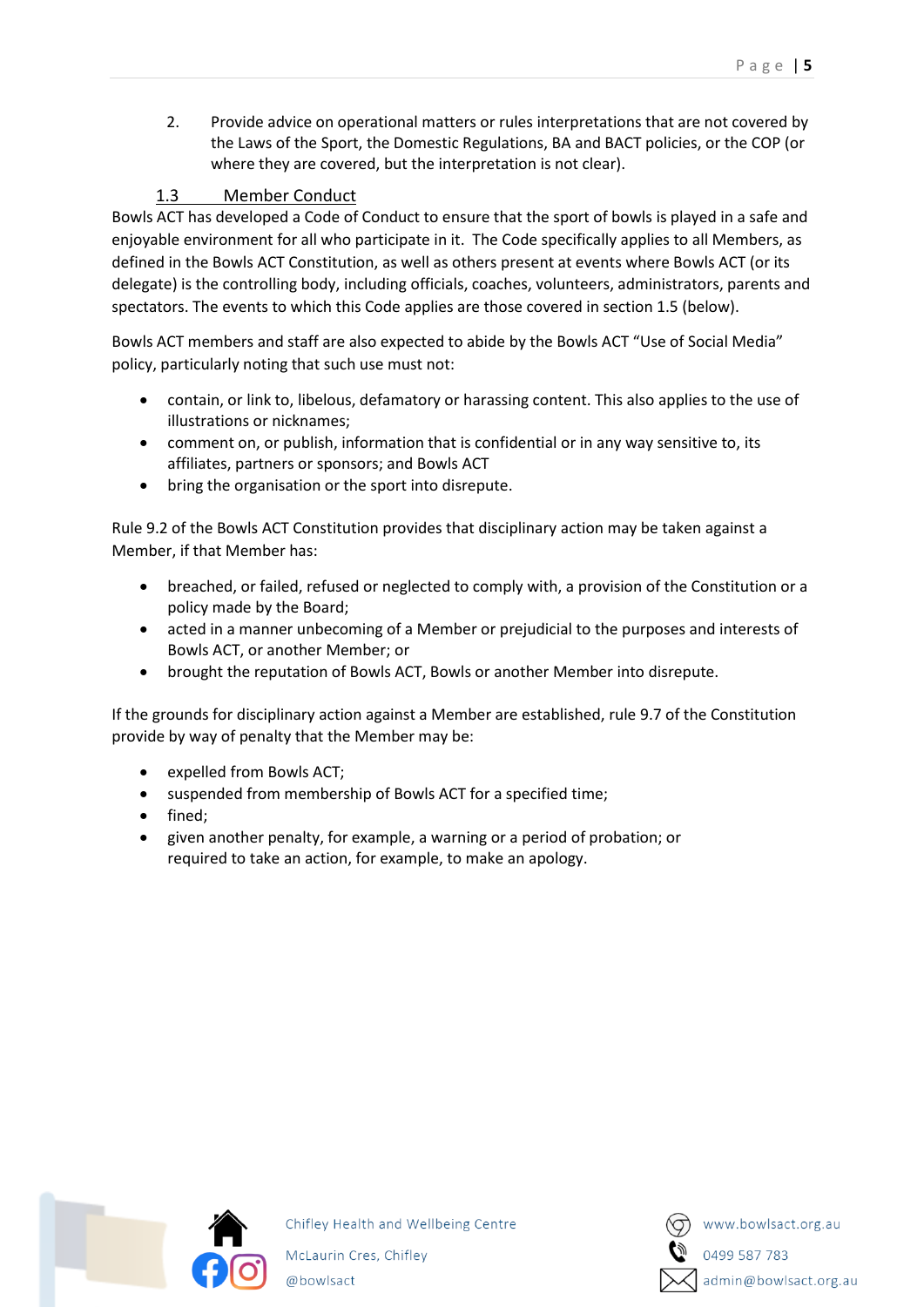# 1.4 Disciplinary Action by a Club

<span id="page-6-0"></span>Clubs are required to notify Bowls ACT when disciplinary action has been taken against a bowling member of a club affiliated with Bowls ACT in accordance with the policy "Disciplinary Action by a Club". The policy provides for differentiation between a *Bowls Related Incident* and a non- Bowls Related Incident and stipulates the process of notification of the *Bowls Related Incident*. The policy also makes clear the constraints on a player following a disciplinary hearing.

NB: [A *Bowls Related Incident* includes, but is not limited to, an incident that occurs during the course of a game of bowls, and/or that involves behaviour by officials, coaches, volunteers, administrators, parents or spectators that is deemed to be in breach of the Bowls ACT Code of Conduct.] Refer to the "Disciplinary Action by a Club Policy"and the form for reporting such, in Appendix A.

# 1.5 Bowls ACT Events

- <span id="page-6-1"></span>(a) The following are defined as Bowls ACT events:
	- Bowls ACT Pennant
	- Bowls ACT Championships
	- Junior ACT Championships
	- Men's and Women's Champion of Club Champions
	- Men's and Women's Rookie Singles
	- Men's and Women's 60 and Over Pairs
	- Men's and Women's 60 and Over Fours
	- Jack Attack Tournament
	- Doran Bowl
	- Club Major Singles/Pairs/Triples/Fours & Mixed Pairs.
	- Open Invitational Singles
	- Approved representative fixtures played at Bowls ACT member Clubs.
	- Such other events as may be declared by the Board as a Bowls ACT event.

In addition, Bowls ACT conducts the Australian Indoor Singles Championship (ACT Qualifying) on behalf of Bowls Australia and in accordance with Bowls Australia's Conditions of Play for that event.

BPL Cup qualifying events are NOT considered Bowls ACT events.

- (b) Club Major Championships are considered to be Bowls ACT events because they are feeder competitions for the Bowls ACT Champion of Club Champion events. The Club Major Championships are also considered to be Bowls ACT events for the purposes of determining player eligibility (see also Clause 2.3). In accordance with Law 57.2 of Laws of the Sport of Bowls – Crystal Mark 3rd Edition, Version 3.1, April 2019, Clubs may amend their event CoP.
- (c) Other Club events such as Club Minor Championships, handicapped events and tournament style events are not defined as Bowls ACT events and are therefore not governed by the Bowls ACT Conditions of Play. Clubs, as the Controlling Bodies for such events, are responsible for determining the Conditions of Play. In all cases, however, participating players must be registered with Bowls ACT or another STA affiliated with Bowls Australia. Players from other countries must be registered with their own national Bowls organisation.



![](_page_6_Picture_25.jpeg)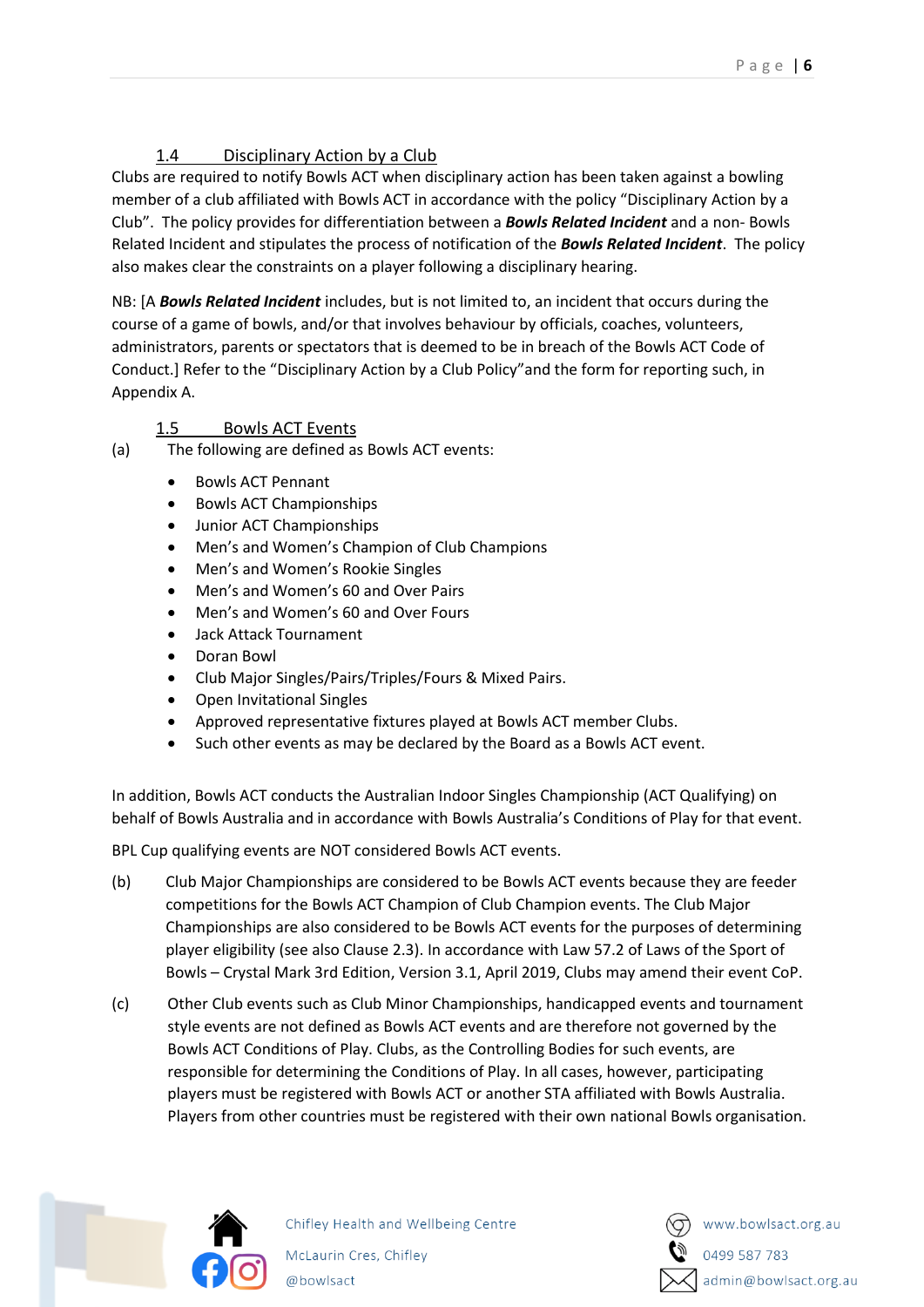# 1.6 Bowling Season

<span id="page-7-0"></span>The Bowls ACT bowling season, also known as "the bowling year" and "the playing year", commences 1 January and concludes 31 December. Clubs operating on different bowling years do so at the risk of their players being ineligible for certain Bowls ACT events.

# 1.7 Transfers

- <span id="page-7-1"></span>a) Players transferring into and out of a Bowls ACT member Club and a Club of another State and Territory (STA) body, must complete the BA approved form "Interstate Transfer" and have it approved by both the current and intended STA.
- b) Players transferring between Bowls ACT member Clubs are required to complete a "Club Clearance Application Form" and lodge it to the Bowls ACT Office.
- c) Players who change Clubs are able to play Championship events at their new Club *provided they have not played in the same discipline* at their former Club in the same playing year. For example, if a player has played Singles (only) at his/her original Club, they are not eligible to play in a Singles Championship event at their new Club, but are eligible to play Pairs, Triples and Fours etc.
- d) The forms referred to above are available on the Bowls ACT website and can also be requested by contacting the Bowls ACT office. A transfer IS NOT considered to be approved until the player in question and their new club have been notified by Bowls ACT.

# 1.8 Attire

- <span id="page-7-2"></span>(a) Unless otherwise stated, all players and officials participating in Bowls ACT events are required to wear approved Club attire affixed with the BA logo. Headwear and articles of clothing required for sun protection or adverse weather conditions are excluded from this requirement. Discretion lies with the controlling body to prohibit the wearing of novelty items or such items that feature obscene, or offensive, words or images.
- (b) Further, unless otherwise stated, players participating in those Bowls ACT events identified in Sections 3 & 4 of this document that require players to be from the same Club are to be similarly (but not necessarily identically) attired. This applies to all garments identified in the national dress guidelines as comprising team wear, but is especially relevant to the colour and image of the shirt.
- (c) In accordance with Bowls Australia obligations, Clubs are required to seek prior approval to change the design of their uniforms. Once approved, Clubs have a 2 year transition period to adopt the new uniform fully. During this period, players may wear either the old or the new uninform, notwithstanding the requirement of 1.8 (b) above.
- (d) Players participating in Bowls ACT events are required to wear BA approved footwear.
- (e) The ACT representative team uniform (ie the playing shirt, long pants and shorts) is not to be worn for non-representative events.

![](_page_7_Picture_14.jpeg)

![](_page_7_Picture_16.jpeg)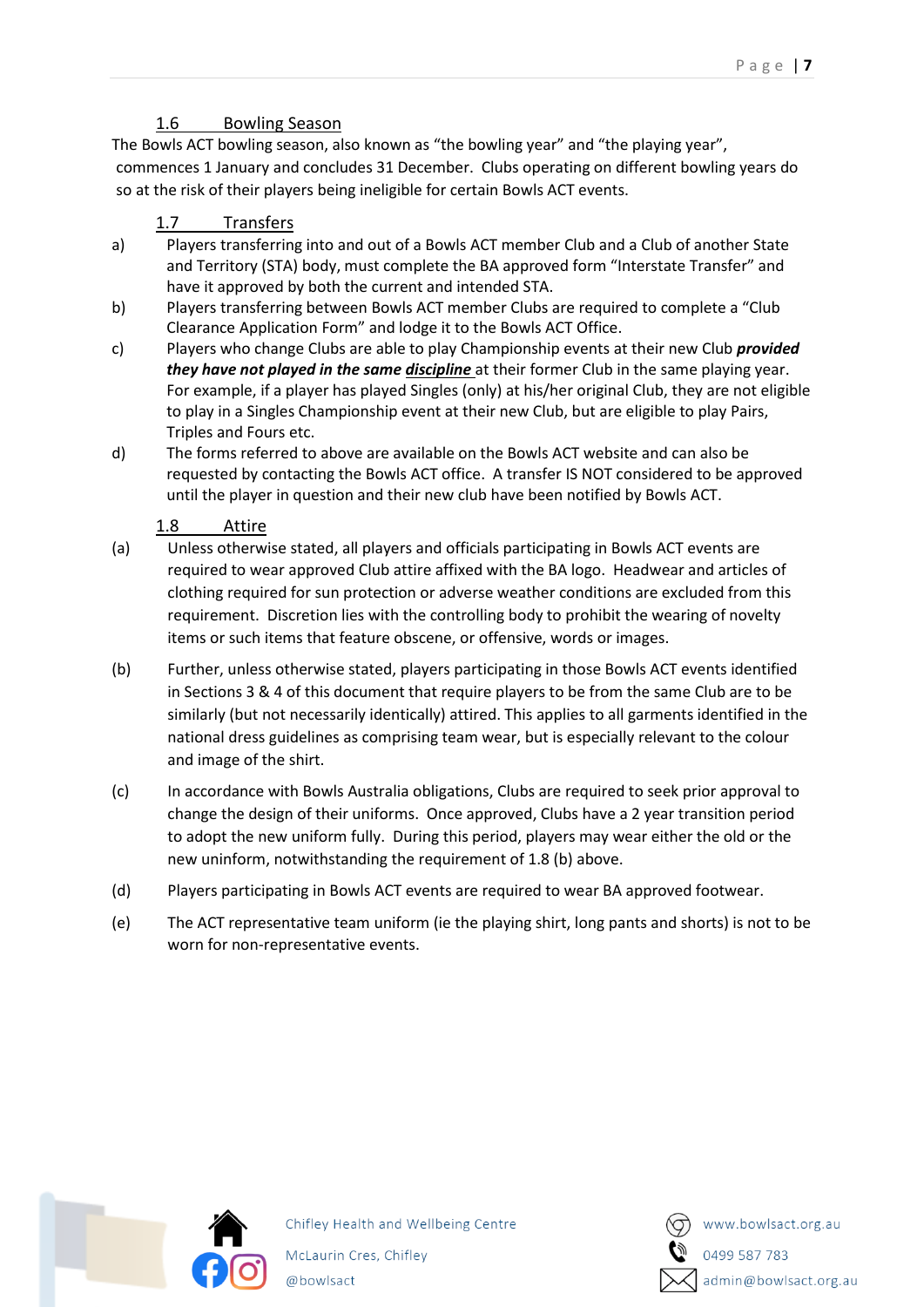# 1.9 Smoking

<span id="page-8-0"></span>Bowls ACT strongly supports anti-smoking measures and encourages all participants to abide by a smoke free environment for the health and safety of their fellow participants and spectators.

ACT Member Clubs are bound by legislation that prohibits smoking at their venues, except in Designated Outdoor Smoking Areas. Bowls ACT recognises that in NSW it remains the absolute discretion of individual clubs to introduce and/or enforce 'smoke free greens' at their own venues. However, Bowls ACT supports the initiative of any club that may introduce a smoke-free environment on their own premises in the best interest of the comfort, health and wellbeing of Bowling Members.

# 1.10 Personal Electronic/Communication devises

<span id="page-8-1"></span>The use of Mobile Phones/MP3 Players/iPods/iPads/Pagers/Communication Devices and/or other similar Sound/Communication Devices on the green by a player is not permitted.

Hearing aids and/or similar devices are exempt from the above ruling.

A failure to comply can result in the Umpire applying an Instantaneous Penalty.

# 1.11 Use of Mobility Devices

<span id="page-8-2"></span>If an Umpire by his/her own observation decides a player using a mobility device (eg wheelchair, walking frame, sticks etc) is causing damage to the green, that player must retire from the green when requested to do so by the Umpire. If a player retires from the match a substitute player is permitted. If a player refuses to leave the green, they will be a defaulting player and be removed from the match and no substitute player permitted. (refer BA Policy on Use of Artificial Devices.)

# 1.12 Use of Bowlers Arms

<span id="page-8-3"></span>The BA Policy on the use of Bowlers Arms was changed in 2019 to remove the requirement to have approval from the State body prior to use. It is still a requirement that only approved (unmodified) arms (with a BA logo as part of the National Merchandising Program) can be used in Australia.

The revised BA Policy now stipulates that whenever a player commences using an approved bowlers arm in a game, the player must use it for the remainder of that game. This does not apply to the rolling of the jack, which can be rolled either by hand or by a bowlers arm.

There are other minor amendments to the Policy and Bowls ACT recommends that prior to using a bowlers arm, members familiarise themselves with the Policy. (refer BA Policy on Use of Artificial Devices – version dated 1 May 2019 )

# 1.13 Death of a Player

<span id="page-8-4"></span>If a match including a Final has commenced and a participating player passes away all games in progress at the Club will be abandoned.

Matches other than a Final abandoned because of the death of a player will count as a tie unless the scores are such that one Side must win the match if all the remaining ends were played.

In that case, the Side will be awarded the match with the scores as at the abandonment.

Final matches abandoned for this reason will be resumed under such conditions as Bowls ACT decides with the scores carried forward as they were when play was abandoned.

![](_page_8_Picture_19.jpeg)

![](_page_8_Picture_21.jpeg)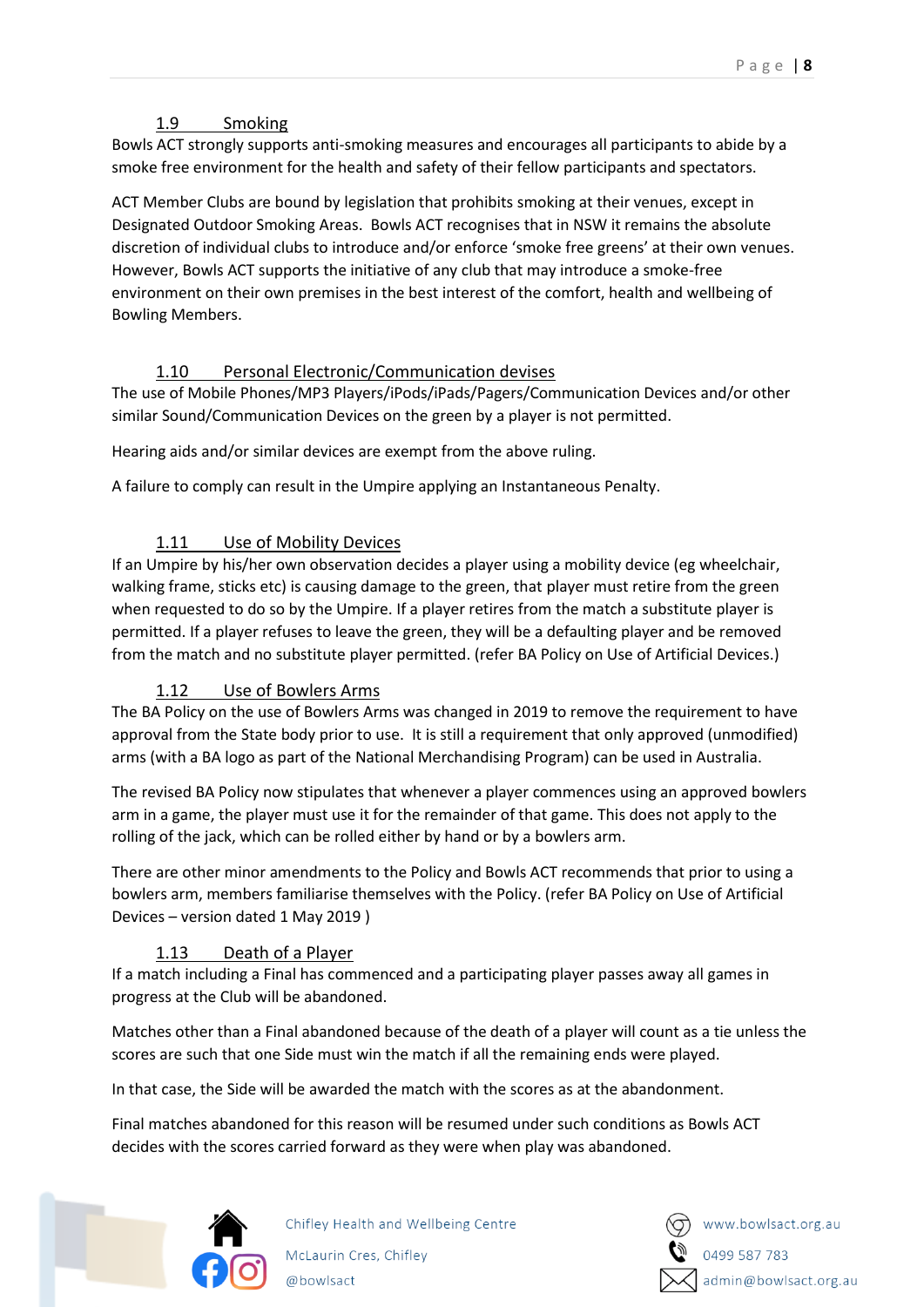# 1.14 Movement of Players

<span id="page-9-0"></span>Restriction on movement of players during a match is in accordance with Appendix A4 of the Laws of the Sport of Bowls - Crystal Mark 3rd Edition, Version 3.1, April 2019.

Any variation of these restrictions must be agreed to by the Skips, and the umpire notified of this agreement.

# 1.15 Use of Photography, Video and Life Streaming

<span id="page-9-1"></span>Participants and spectators at Bowls ACT events may be photographed, filmed or be included in livestreaming for purposes including:

- Use on the Bowls ACT Website;
- Use on social media;
- Use in promotional materials; and
- Use in reports and/or other documents whether published or not (Refer to Bowls ACT Videoing and Photography Policy and Use of Social Media Policy).

# 1.16 Order of Precedence

<span id="page-9-2"></span>The following order of precedence applies to all players and officials involved in:

- 1. Approved Bowls Australia events.
- 2. Bowls ACT Representative commitments including scheduled practice matches/sessions.
- 3. Bowls ACT events.
- 4. Club events.
- 5. Events conducted by other STAs.

![](_page_9_Picture_16.jpeg)

![](_page_9_Picture_18.jpeg)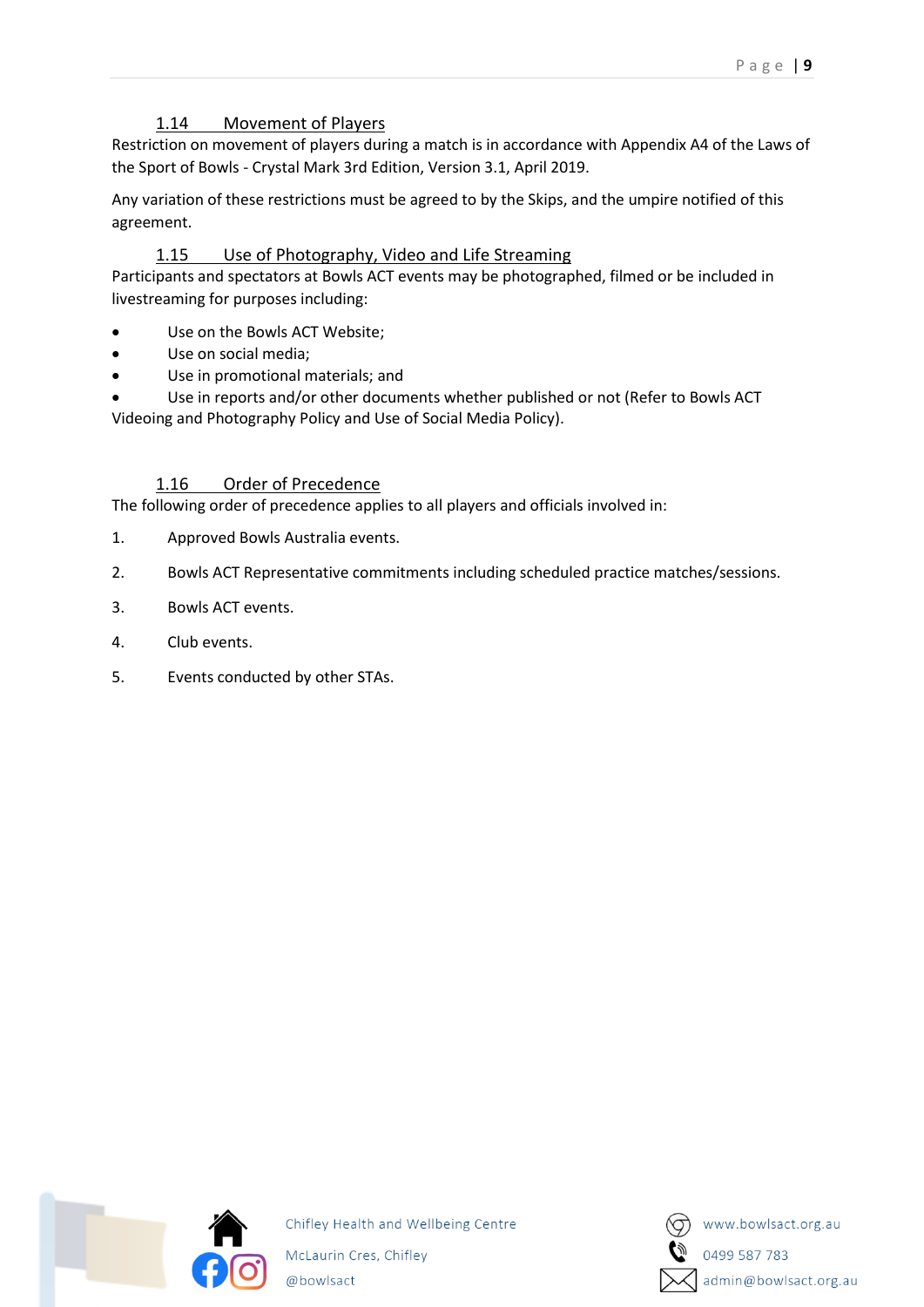# SECTION 2 CONDITIONS OF PLAY APPLYING TO ALL BOWLS ACT EVENTS

# <span id="page-10-1"></span><span id="page-10-0"></span>2.1 Introduction

<span id="page-10-3"></span><span id="page-10-2"></span>This Section outlines the Conditions of Play applying to all Bowls ACT events. The following Sections outlines the additional Conditions of Play applying to Pennant (Section 3) and other (Section 3) Bowls ACT events.

# 2.2 Entries

- <span id="page-10-4"></span>a) Nominations for entry to all Bowls ACT events **must be made online** either by the relevant Club Secretary or by individuals through the Bowlslink Online Entry Form. Entries must be received by Bowls ACT prior to the closing time for entries.
- b) Nominations for entry to a Bowls ACT event must be accompanied by the entry fee and, if stipulated in the notice of the event, the relevant green fees. Payment is to be made through the Bowlslink Online Entry Form. In all cases the entry through Bowlslink must be showing as paid for the entry to be secured.
- c) Nominations for a Champion of Champions event can only be made by an authorised Club representative, who must vouch for the current Championship status of the team or individual entered (see also Clause 4.4).
- d) No "To Be Advised" entries will be accepted, except for a Champion of Club Champions event where the nominating Club has not yet completed their feeder Club Championship but anticipates it will be completed before the first scheduled day of play of the Champion of Club Champions event. In all other events and circumstances the entered players must be named at the time of entry.
- e) Late entries or late receipt of entry fees will result in the entry being excluded, unless the Bowls ACT determines there are exceptional circumstances.
- f) At its discretion, Bowls ACT may seek additional entries after the closing time of an event in order to avoid unnecessary byes, or introduce a new player or players to fill a vacancy in a team if this is deemed necessary to facilitate the conduct of the competition.

# 2.3 Player Eligibility

- <span id="page-10-5"></span>a) Unless otherwise specified, to enter and play a Bowls ACT event, a player shall be a bowling member of an affiliated club (ie. Registered with Bowls ACT by that Club) and have their details recorded in the Bowls ACT Membership Database.
- b) If a member is a playing member of multiple clubs, they are only eligible to play Championship events at one club. They cannot play in the same discipline at multiple clubs in the same playing year. For example, if a player has played Singles (only) at one club, they are not eligible to play in a Singles Championship event at their other registered club, but are eligible to play Pairs, Triples and Fours etc.
- c) A player may play pennant for a Club other than their home Club. There is no requirement for a player to seek approval to play pennant for a Club other than their home Club, nor do both Clubs need to agree to this happening. However, for administrative purposes, the player is required to notify Bowls ACT using the Bowls ACT Pennant Member Notification Form, prior to that player participating in any games.
- d) A player whose home Club is in another STA (State or Territory Association) is required to complete an "Interstate Pennant Declaration" prior to playing in an ACT Pennant competition. Clubs intending to play an interstate player must notify Bowls ACT in writing of their intention at least three clear days prior to that player first playing in the Pennant competition for that season.
- e) A player can only play Pennant for one Club in any one Pennant season.

![](_page_10_Picture_17.jpeg)

Chifley Health and Wellbeing Centre

![](_page_10_Picture_20.jpeg)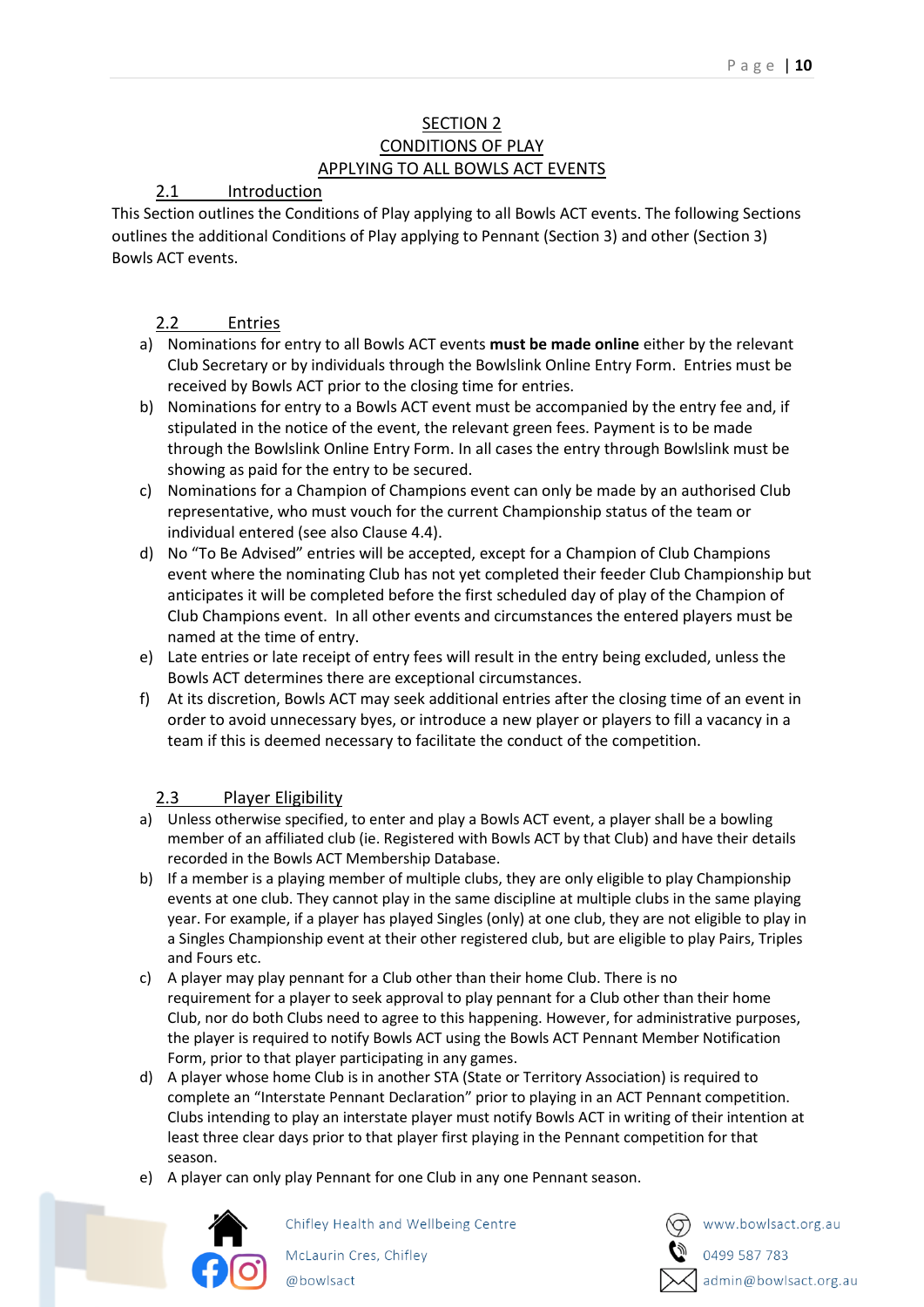f) Notwithstanding the foregoing, any Club Champion remains eligible to continue to represent that Club in the relevant Champion of Club Champion event, irrespective of any change of Club membership, provided they are a registered player at a Club affiliated with an appropriate state/territory body.

# <span id="page-11-0"></span>2.4 Controlling Body

Bowls ACT is the Controlling Body for all Bowls ACT events. Bowls ACT may delegate the functions of Controlling Body to the host club and/or the umpire in charge of the event.

# 2.5 Format/Draws

- <span id="page-11-1"></span>(a) Bowls ACT shall decide the format of each event after taking into account factors such as number of entries received, availability of greens, etc.
- (b) Unless otherwise specified, events will normally be conducted on a straight knockout basis.
- (c) The draw for each event will be conducted as soon as practicable after the closing date for receipt of entries. The draw will be sent to Clubs via circular, and posted on the BACT website.
- (d) A draw for a Bowls ACT event shall not be added to, amended, altered, or in any way interfered with, by any player or Club.
- (e) Bowls ACT reserves the right to limit the number of entries accepted to an event where venue access and/or available playing dates is limited.

# 2.6 Forfeits or Withdrawals

- <span id="page-11-2"></span>(a) A player, team or side forfeiting or withdrawing shall notify Bowls ACT, the opponent and the host Club at least 24 hours prior to the start of the first game. Bowls ACT, at its discretion, may impose penalties (refer Clause 2.17) for failure to advise of forfeits in a timely manner.
- (b) Where player contact details have been provided, Bowls ACT or the host Club will attempt to make timely contact with any players affected by a forfeit or withdrawal.
- (c) Entry fees may be refunded on request where a player, team or side withdraws prior to the draw being completed. Except in exceptional circumstances, no refund of fees paid will be made for withdrawals or forfeits once a draw is completed.

# 2.7 Venues, Start and Finish Dates and Times

- <span id="page-11-3"></span>(a) The venues where determined, and playing dates for Bowls ACT events (other than Pennant competition), will be published with the call for nominations.
- (b) The starting times for Bowls ACT events (other than pennant competition) will be published with the issue of the draw. Bowls ACT reserves the right to alter these times to suit local conditions.
- (c) Refer to Clause 3.9 for starting times of pennant events.

# 2.8 Number of Bowls Used

- <span id="page-11-4"></span>(a) Unless otherwise stated in this document, the number of bowls to be used for Bowls ACT events is as follows:
	- Singles Four bowls
	- Pairs Four bowls
	- Triples Two bowls
	- Fours Two bowls

![](_page_11_Picture_23.jpeg)

Chifley Health and Wellbeing Centre

McLaurin Cres, Chifley

@bowlsact

![](_page_11_Picture_28.jpeg)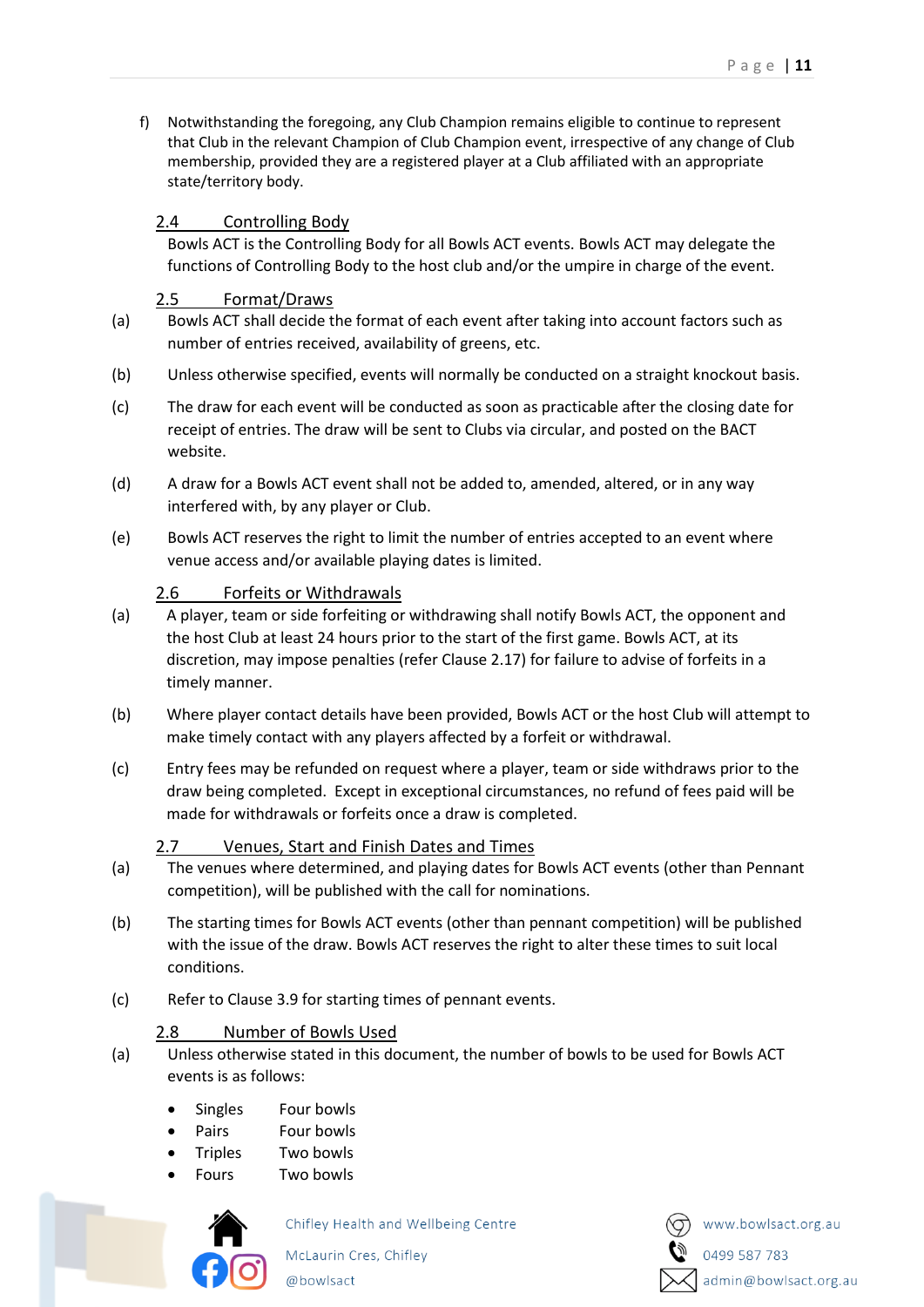(b) For Bowls ACT events all bowls must carry a World Bowls stamp. However, except for matches at state/territory or higher level, there is no requirement for the stamp to be current. That is, bowls showing an expired date stamp may be used.

# 2.9 Bowls Stickers

- <span id="page-12-0"></span>(a) Bowls Stickers are not required to be used except where the Controlling Body determines that they are required to distinguish between sets of bowls, or if requested by a player for this purpose.
- (b) Where stickers are being used, all bowls belonging to players within a team or side must have these stickers on them and the stickers must all be the same design and colour. Damaged or faded stickers must be removed or replaced.
- (c) The Controlling Body is to provide stickers on request.

# 2.10 Duration of Matches

<span id="page-12-1"></span>Unless otherwise varied by the Controlling Body, Bowls ACT events will be conducted as follows:

- Fours 21 ends
- Triples 25 ends
- Pairs 21 ends
- Singles 25 shots
- Pennants 21 ends (per team)

Unless otherwise specified, dead ends will be replayed.

At its discretion, Bowls ACT may apply time limits to matches.

#### 2.11 Markers

- <span id="page-12-2"></span>(a) A marker shall be appointed for each singles game to perform the duties as stipulated in section 42.2 of the Laws of the Sport.
- (b) Players entering a singles event do so on the understanding that they may be required to mark another match prior to or after their scheduled game. This stipulation applies to matches that may be played on a different day to the player's scheduled game. A player failing to fulfil his/her marking obligations may be subject to penalties (refer Clause 2.17)

# 2.12 Umpires

<span id="page-12-3"></span>Bowls ACT as the Controlling Body for Bowls ACT events is responsible for appointing Umpires to each event. This responsibility has been delegated to the Club on whose green a Bowls ACT event is to be played. In such circumstances, the umpire appointed shall not, unless unavoidable, be a contestant in the said event, and shall, if possible, be accredited as a National Umpire.

The appointed umpire is expected to be suitably attired and to act responsibly in relation to consumption of alcohol.

At all times Bowls ACT reserves the right to rescind the delegation of responsibility for appointing Umpires in respect of any Bowls ACT event, venue, match or series of matches.

# 2.13 Coach

<span id="page-12-4"></span>Where a team or side chooses to appoint a coach:

(a) The name of the team or side Coach shall be nominated to the Controlling Body before the commencement of play. The Umpires and Opposition shall also be informed of the name of the nominated Coach for the team or side.

![](_page_12_Picture_25.jpeg)

![](_page_12_Picture_27.jpeg)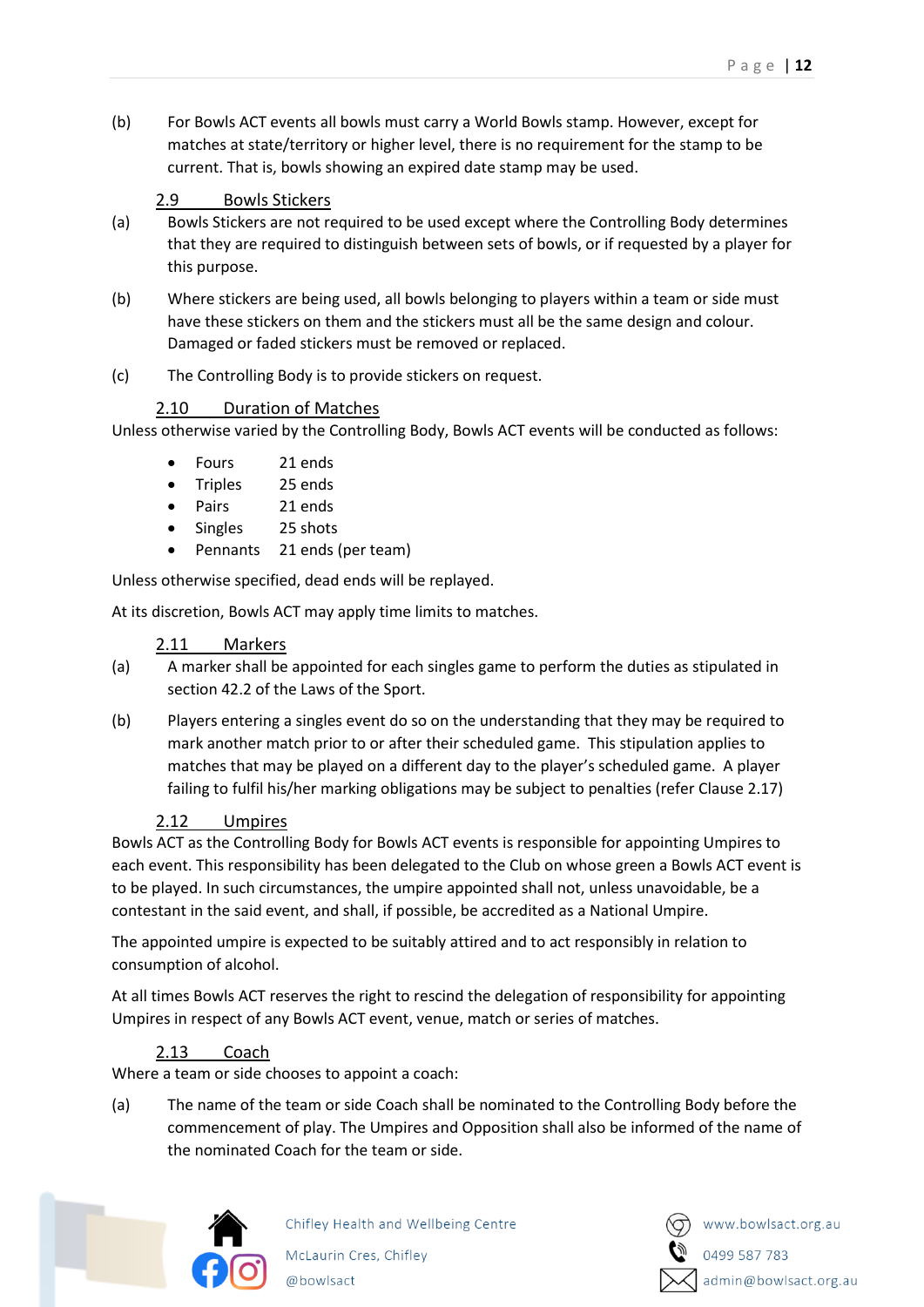- (b) The Coach is considered to be part of the team or side. A Coach must ensure that the player in possession of the rink is not interfered with, annoyed or distracted in any way under penalty as provided for in the Laws.
- (c) The Coach must ensure that, in giving advice, they are not delaying play.

#### 2.14 Greens for Play

- <span id="page-13-0"></span>(a) Unless otherwise agreed by Bowls ACT, Clubs are to provide the best available surface for the conduct of Bowls ACT events. Men's and Women's events being played at the same venue must be given equal priority in green/rink allocations.
- (b) The playing surface may be either vegetation or synthetic but in either case must be prepared to the highest standard possible on each day of the day of the event.
- (c) Players and Clubs are required to adhere to the Bowls Australia Greens Protection Policy to help minimise any damage to greens.

#### 2.15 Inclement Weather

- <span id="page-13-1"></span>(a) Bowls ACT events are to be conducted in line with the principles of the Bowls Australia Weather and Sun Smart Policies.
- (b) On days of **extreme heat**:
	- (i) Where the ambient temperature at a venue of play reaches 38 degrees Celsius or the apparent temperature reaches 38 degrees Celsius players shall complete the end currently being played after which play must be suspended by the Controlling Body until the temperature drops below these levels. If, within 60 minutes of the suspension, the temperature has not dropped below 38 degrees, play may be abandoned for the day at the discretion of the Controlling Body. At all times, players are to be supported to take action that reduces the effects of extreme heat (for example: utilizing regular breaks, maintaining (but not exceeding) adequate hydration, accessing shade, wearing appropriate attire.)
	- (ii) Temperature readings must be taken at the venue no less often than half-hourly on days of extreme heat. Where there are no adequate facilities for gauging ambient and apparent temperatures at the venue of play the readings used shall be those posted on the Bureau of Meteorology (BoM) web site for the relevant weather station as stipulated in Appendix B. This web site must be checked half-hourly on days of extreme heat.
	- (iii) If during Pennant competition the Controlling Body is unable to take temperature readings (or check the BoM web site) the readings should be taken (or the web site checked) by the side managers and reported to the Controlling Body half-hourly.
- (c) On days when extreme weather is likely at a Club where a Bowls ACT event is to be played, the host Club/s shall make a decision as to conditions and the fitness of the green for play on that day (by 9:00 a.m. for morning games and 11:00 am for afternoon games). Unless otherwise advised, players should assume play will proceed.
- (d) On days of **extreme cold**, play *may* be suspended when the temperature drops to 8 degrees or below. Controlling Bodies will also take into consideration the following:
	- (i) the condition of the green in relation to traction. If the green is slippery from frost, dew, rain, hail, sleet, ice, snow or mud;
	- (ii) wind chill factor;
	- (iii) availability of shelter or warmth;
	- (iv)lightning;

![](_page_13_Picture_19.jpeg)

Chifley Health and Wellbeing Centre

![](_page_13_Picture_22.jpeg)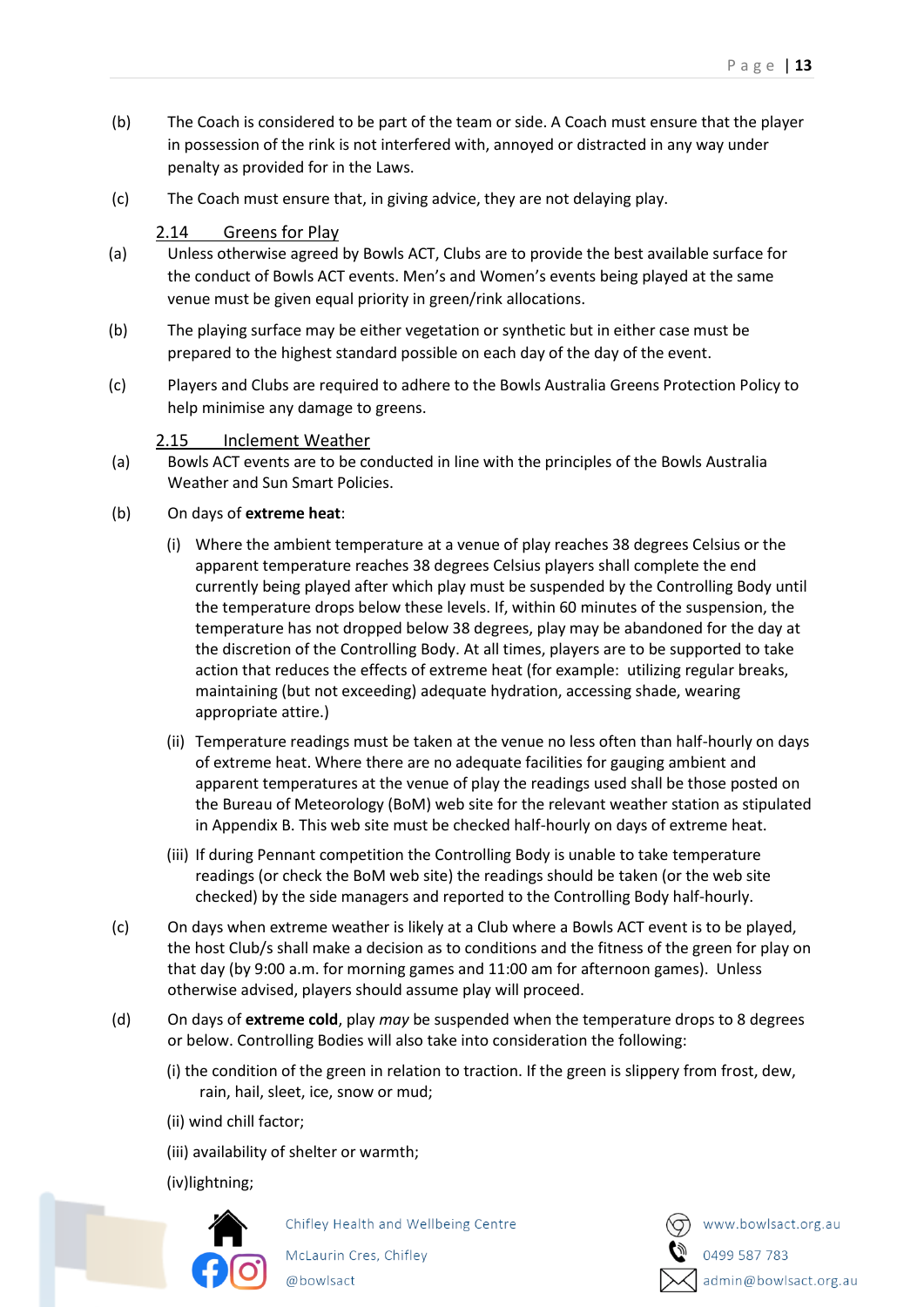(v) bad light; and

(vi)advice from the greenkeeper in relation to possible damage to the green.

(e) All Clubs should monitor environmental factors such as **lightning** both in matches and at any training session at the Club. The Club should assess the lightning risk by reviewing information provided by the BoM.

The following general guidelines should also be followed:

- (i) If a lightning threat emerges, the Controlling Body should make a decision to delay, suspend or cancel matches (or training) in consultation with the team managers or other relevant personnel.
- (ii) If players are on the green or surrounds when the lightning threat becomes real then they should leave the area immediately and take shelter inside a building or metal framed car. They should not shelter under or near trees.
- (iii) Once the storm's path has been reassessed, there must be a minimum of 30 minutes elapsed before returning to the green.
- (iv) When there is no access to the BOM, the "30/30" rule serves as a guide for the suspension and subsequent resumption of activities.
- (g) Controlling Bodies must abide by the Bowls ACT Policy on **Air Quality**. This policy provides guidance on how to reduce risk and minimise the health impacts on everyone involved within the sport. This includes players, officials, volunteers, staff, and the public.
- (h) In all cases, the health and safety of players should be the prime consideration in determining whether play should be suspended and/or abandoned.
- (i) Due to the lack of available dates for rescheduling matches, the mere possibility, or probability, of rain or high winds will not result in matches being called off. Decisions on whether to call off or postpone matches due to rain/wind will be made on the basis of the health and safety of participants (eg: the presence of lightning, hail, extreme cold/heat), the potential for damage to the green by continuing play, the degree to which play is no longer possible (due to water pooling etc). All decisions regarding cessation of play in those circumstances will be decided by the event's controlling body, in consultation of the Umpire/s of the day, and the host Club's greenkeepers.

# 2.16 Postponed Events

- <span id="page-14-0"></span>(a) An event shall not be postponed except for extreme weather or other justifiable cause. If two events fall on the same date, the one with the higher precedence (see Section 1.16) will be played, including any scheduled practice matches for representative teams.
- (b) Notice of a postponed or cancelled event will be posted as soon as possible on the Bowls ACT web site. Where player email contact details have been provided, Bowls ACT or the host Club will attempt to make timely contact with players affected by a postponement or cancellation of play.
- (c) A postponed game shall be played on the next available playing date as determined by Bowls ACT. This will be either the reserve playing date (if one has been specified in the Bowls ACT calendar or the notice of the event) or a date determined by Bowls ACT. If a player or team drawn to play cannot do so, a forfeit will apply unless:

![](_page_14_Picture_16.jpeg)

![](_page_14_Picture_18.jpeg)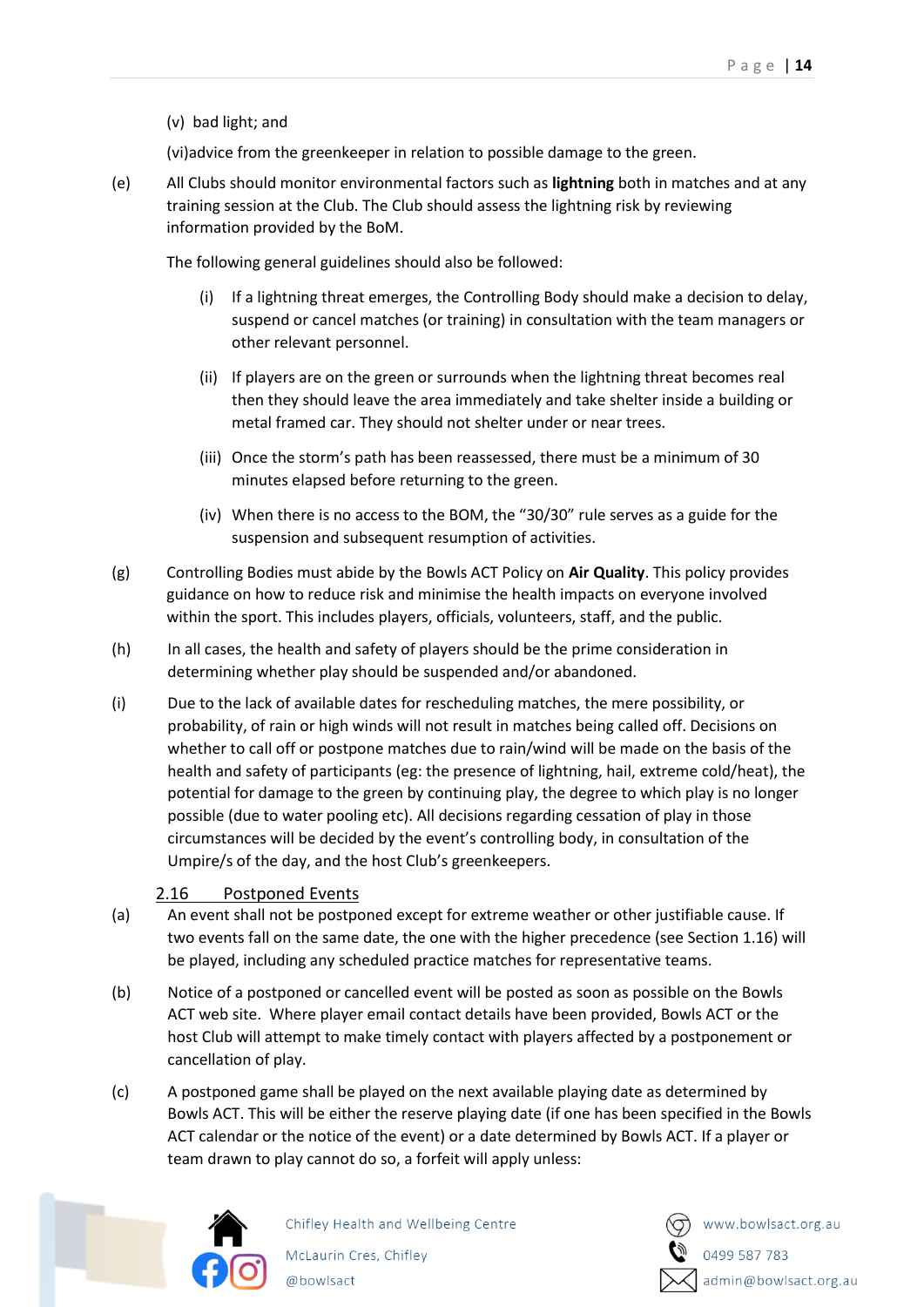- a substitute or replacement player is permitted under Domestic Regulation 2, or
- the opponents, by mutual arrangement, **obtain the express consent of the Controlling Body and play the game on another day.**

# 2.17 Penalties

- <span id="page-15-0"></span>(a) The Board shall determine the penalty to apply where a Condition of Play is breached. This would normally involve disqualification from the event. In Pennant competition, a breach of eligibility shall result in the forfeit of all match points to the opposing side (if they have not also offended) for a Home and Away match, or loss of the match in the case of a Final. The Board may at its discretion also impose a fine.
- (b) In circumstances where disqualification from the event is not an option, and where a monetary fine is not specifically mentioned in the relevant condition of play, Bowls ACT may impose a monetary fine not exceeding \$200 for any one offence.
- (c) If a player or official does not pay the nominated monetary fine within 30 days of notification, they are liable to have their entry declined for Bowls ACT events for a period of up to 12 months.
- (d) If a Club does not pay the nominated monetary fine within 30 days of notification, the matter will be referred to the Bowls ACT Board for appropriate action.
- (e) For repeated or more serious breaches of a condition of play, Bowls ACT may decline entry to Bowls ACT events for a period of up to 12 months and consider whether disciplinary action should be taken under the Bowls ACT Constitution.
- (f) If a player, team or side is disqualified in a knockout phase of an event for any reason, the player, team or side last defeated by the disqualified player, team or side, shall take their place.

# 2.18 Appeals

- <span id="page-15-1"></span>(a) Appeals arising out of the application of these Conditions of Play should, in the first instance, be resolved by the relevant Controlling Body.
- (b) An appeal against a decision taken by a Club acting as the Controlling Body may be made to the Bowls ACT Board.
- (c) An appeal against a decision made by the Bowls ACT Board will be dealt with in accordance with the Bowls ACT Constitution.

# 2.19 Determining Winners

<span id="page-15-2"></span>Unless otherwise specified, the winner and other finishing positions in a tournament event are determined as follows:

- (a) The number of wins.
- (b) If the number of wins is equal, the number of points (2 per win, 1 per draw, 0 per loss).
- (c) If the number of points is equal, the team with the highest margin (shots for minus shots against in all matches).
- (d) If level on points and margin, then the highest aggregate shots (shots for in all matches).
- (e) If sides are still level after step (d), the positions between the sides that are level shall be decided by the toss of a coin (if there are two sides) or by lot (if more than two sides).
- (f) In Singles format, any shots scored in excess of the shots that constitute a win will not be used when determining the values for Clauses 2.19 points (c) and (d).

![](_page_15_Picture_22.jpeg)

Chifley Health and Wellbeing Centre McLaurin Cres, Chifley

@bowlsact

![](_page_15_Picture_25.jpeg)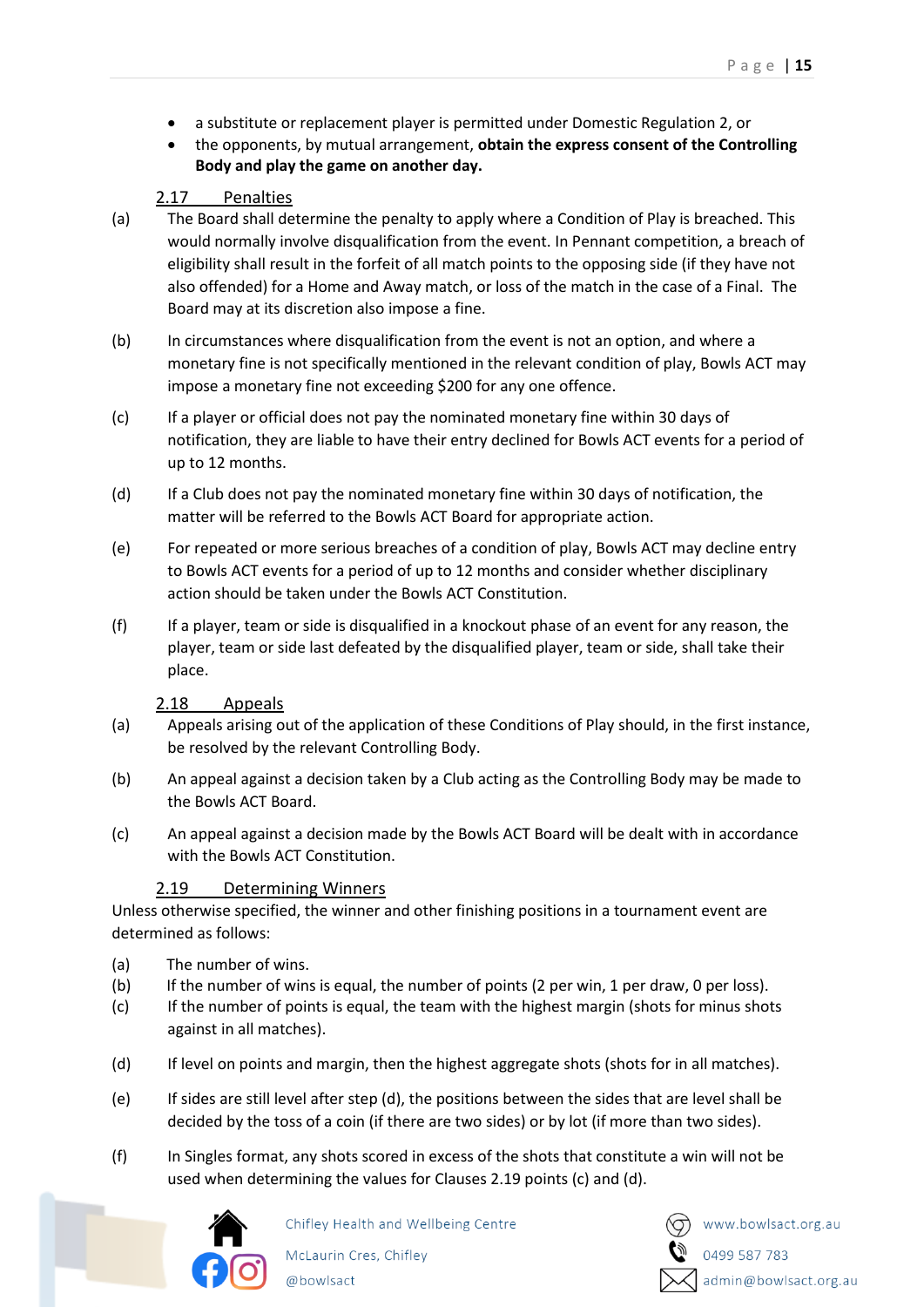# <span id="page-16-0"></span>2.20 Duties of the Controlling Body When Hosting an Event for Bowls ACT This section is intended as a guideline for those who perform the duties of the Controlling Body and/or other functions that may be required of the Controlling Body for certain events or under

# certain circumstances.

This guideline has been divided into four sections; Pre-Match, During Match, After Match and Other.

# **Pre-Match**

Bowls ACT will call for entries (refer to Clause 2.2) and prepare draws, cards and results sheets where required. The host club will allocate rinks and collect green fees unless paid as part of the entry fee. Bowls ACT will advise the Controlling Body of any non-standard conditions of play applying to the event. Bowls ACT recommends that the host Club appoints an event convener who will be ultimately responsible for ensuring the following are met.

- Prior to commencement of play, the Controlling Body should introduce the Umpire/s to the players, and identify the name(s) of the person(s) representing the Controlling Body if this is someone other than the Umpire.
- An umpire is expected to be present at all times during the match, plus for a reasonable time before the start of play and after play finishes.
- The Controlling Body, with guidance from the Umpire where appropriate, ensures that events are played in accordance with the Bowls ACT Conditions of Play, including any nonstandard playing conditions as advised.
- They should ensure that there are markers in attendance for singles matches.
- Advising players of their eligibility for pre-match practice and the availability of rink space for that practice.
- They declare the position of a constituted member in a team to be vacant under conditions listed in DR2, they can then authorise an eligible member to join that team as a replacement player.
- They can authorise one (or more) team (s) in a side to play one player short if there is no eligible player or substitute available (as per DR2).
- They are responsible for ensuring that the player's attire is in accordance with the Conditions of Play
- They decide when to start or halt play in the case of adverse weather.
- They monitor declared start times and award the match to the opponent if a player, team or side fails to show or otherwise forfeits its match within the required time limits.

# **During Match**

The Controlling Body, or Umpire if no Controlling Body present, can:

- Warn a player involved if he is causing damage to the green, then they can ask him to retire from the green and take no further part in the match.
- Replace a marker whose performance or behaviour is less than acceptable standard.
- Take action to have spectators refrain from disturbing, advising or interfering with players, including restricting movement or sitting at the end of the green.
- Allow variations in the position of players at both head and mat ends to facilitate viewing by spectators, or to assist television/live streaming coverage.
- Award the match to the opponent if advised by the umpire that there has been an infringement of a law that requires a penalty.

![](_page_16_Picture_23.jpeg)

Chifley Health and Wellbeing Centre

![](_page_16_Picture_26.jpeg)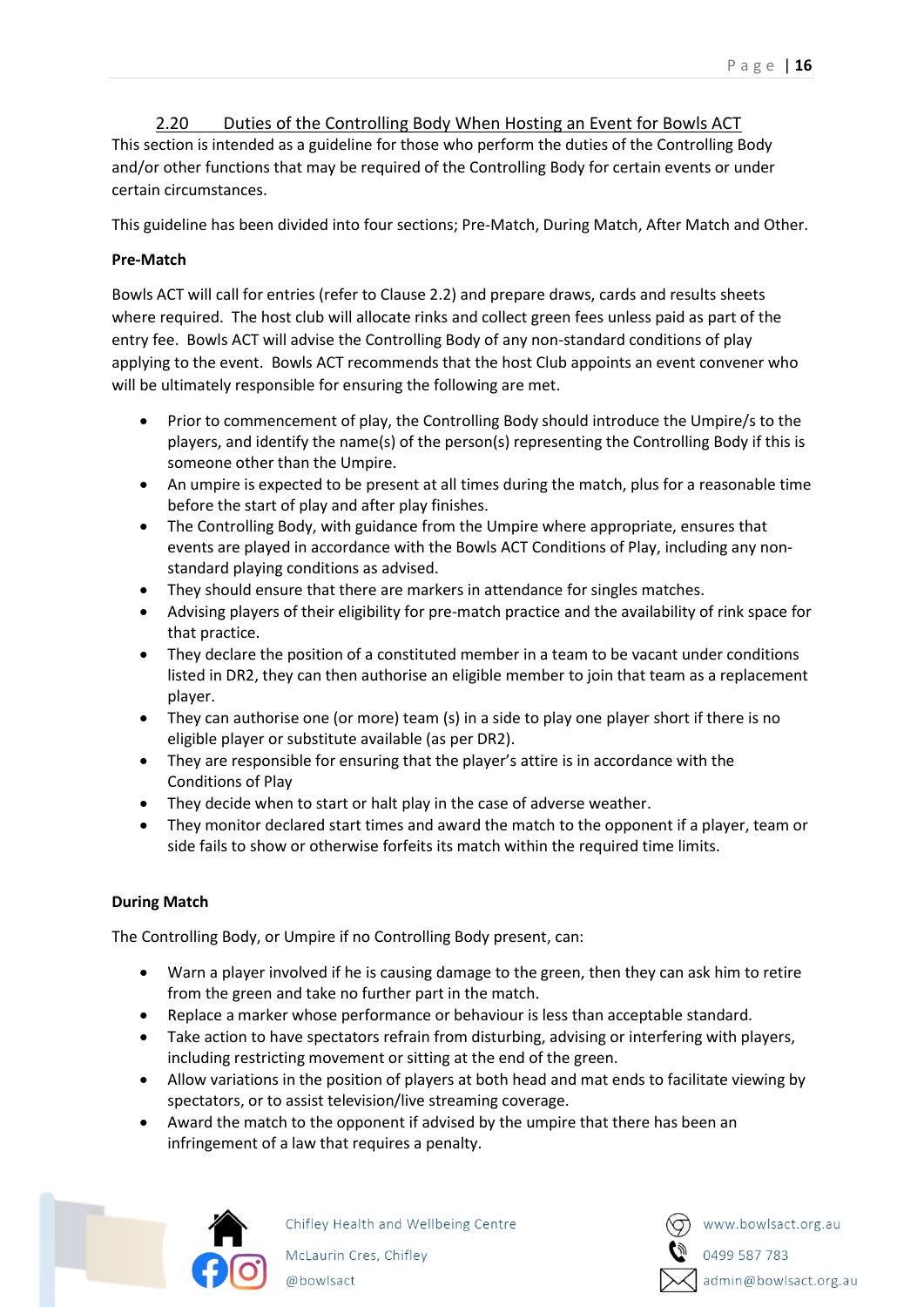• Decide when to abandon play for the day because of darkness, the conditions of the weather or any other valid reason.

#### **After Match**

The Controlling Body, or Umpire if no Controlling Body present, is:

- The one to whom a set of bowls and the \$150 deposit is handed if there has been a challenge to a set of bowls. They arrange to have the confiscated bowls tested. (see Law 52)
- The official to whom the appellant gives his written appeal if there has been an appeal against the umpire's application of the Laws.
- Responsible for any necessary closing announcements being made.

The Host club is also responsible for ensuring that the **scores are recorded and provided to Bowls ACT immediately after the completion of the last match at the end of each day of competition.** To submit results, the results sheet must be photographed or scanned and sent to Bowls ACT via either email [\(admin@bowlsact.org.au\)](mailto:admin@bowlsact.org.au) or text message (0499 587 783).

#### **Other requirements for hosting a Bowls ACT event**

**Green Preparation -** Greens are expected to be prepared prior to each day's play.

**Green Fees -** Clubs are permitted to charge a green fee for each competitor in a manner to be determined by the host club, including finals. The amount of this fee is determined by the Club but is expected to be line with the Club's usual fees.

**Forfeits -** As per the COP, players are expected to notify Bowls ACT of forfeits prior to 24 hours from the commencement of play. Bowls ACT will notify the host Club and the opponent (if applicable) as soon as possible upon receipt of this notice.

**Scoreboard Attendants -** Where the club is hosting a "Sides" event, (such as ACT State team event) the club is asked to provide people to maintain the master scoreboard/s.

**Catering -** Clubs are asked to provide Bowls ACT with details of in house catering etc two weeks prior to the event so that this information can be included when the draw is distributed.

It is expected that host clubs will ensure that water, shelter, and facilities will be available free of charge for visiting Bowlers.

**Photographs -** Where no Bowls ACT official is present at the conclusion of the event, the host club is asked to take a photograph of the winning player/team/side for the record and forward this to Bowls ACT.

![](_page_17_Picture_16.jpeg)

![](_page_17_Picture_18.jpeg)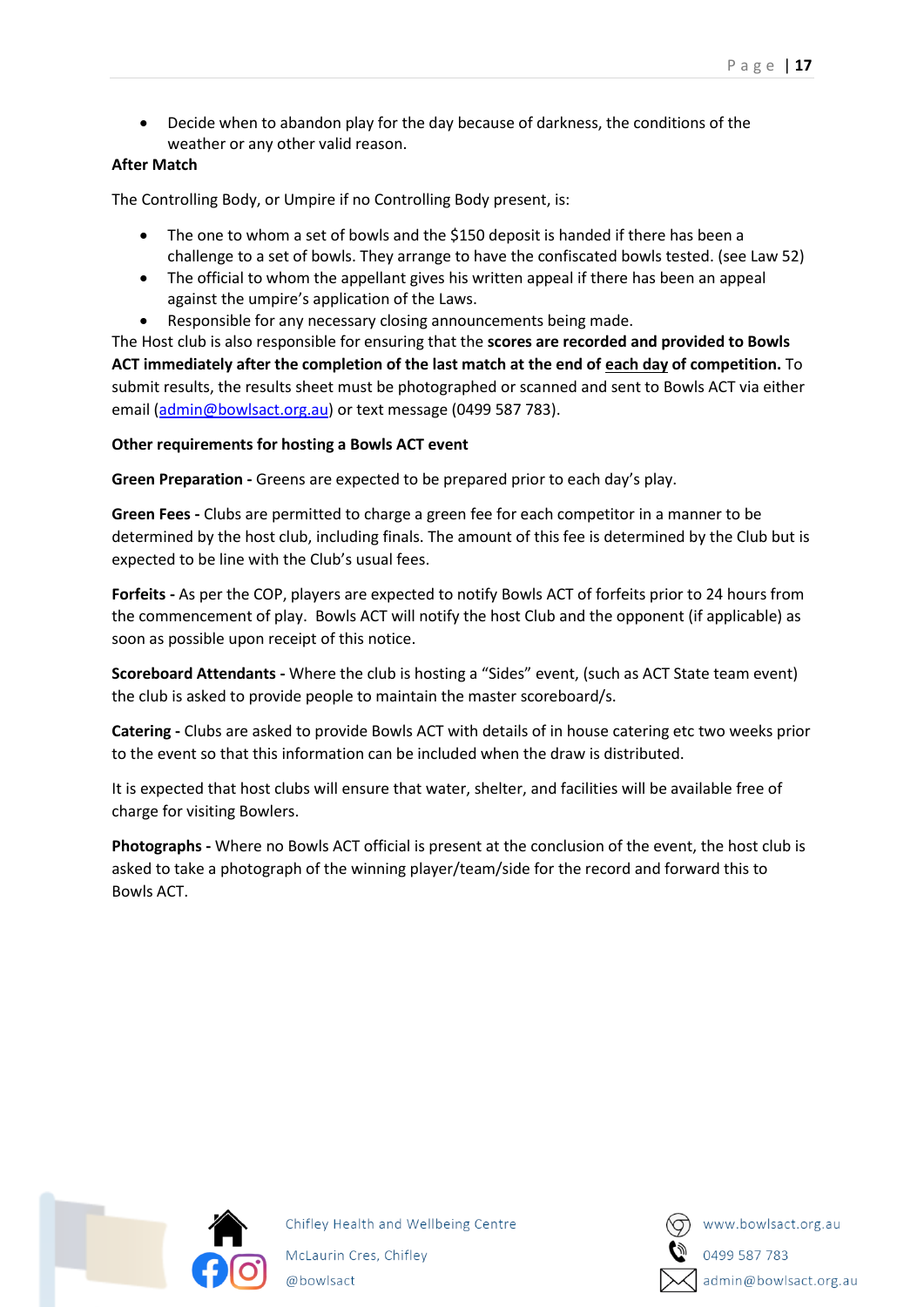# SECTION 3 ACT PENNANT

# <span id="page-18-0"></span>3.1 Competitions

<span id="page-18-2"></span><span id="page-18-1"></span>Bowls ACT will conduct two Pennant competitions where a suitable number of sides can constitute a competition: one Weekend Pennant competition, one Midweek Pennant competition. Bowls ACT reserves the right to structure these competitions in a manner that best suits the nominations received.

# 3.2 Number of Grades

- <span id="page-18-3"></span>(a) The pennant competitions shall be played in such number of grades as determined by Bowls ACT. Grades shall be titled and numbered to best reflect the competition structure.
- (b) In order to achieve a balanced distribution of sides, the number of grades for a pennant competition may be varied from year to year.

# 3.3 Grading of Sides

- <span id="page-18-4"></span>(a) Each club may nominate one side for the No. 1 Pennant grade, and that nomination shall be accepted for that grade.
- (b) A club may nominate any number of sides for any of the remaining pennant grades.
- (c) In assessing the suitability of a side for inclusion in a grade other than the No. 1 grade, factors such as the performance of the side during the previous pennant competition, reasons put forward by the club for the nomination of the relevant grade, and the promotion and encouragement of participation in pennant bowls shall be taken into consideration.
- (d) Where two sides from a club have been included in a particular grade, each side shall be deemed to be a separate side.
- (f) Bowls ACT may establish a grade that is to be divided at a pre-determined point of the season into multiple grades. Where the intention is to establish higher and lower grades (rather than equal grades) the highest grade resulting from the division will retain its name (e.g. Grade 1) and subsequent grades will be numbered from there as required (e.g. Grade 2, Grade 3 and so on). Ranking of sides for the purposes of dividing them into multiple grades shall be done in accordance with the mechanisms described for finishing positions under 3.2.19. Where such a division has taken place and further home and away matches are to be played the grade table will not be reset for each of the new grades. That is, match points and shots for and against (earned prior to the division) are carried forward.

# 3.4 Number of Sides in a Grade

- <span id="page-18-5"></span>(a) There is no upper limit on the number of sides that may contest the No.1 Pennant grade.
- (b) Where practicable, the remaining grades shall have six sides, with a Bye counting as a side.

# 3.5 Sides in the Same Grade

<span id="page-18-6"></span>(a) If a club has two (or more) sides in the same grade, players may be interchanged between the two teams, however once a player has played four matches in one team, they must not play any further matches in the other team.

# 3.6 Composite Sides

<span id="page-18-7"></span>A club, or multiple clubs, may seek approval from Bowls ACT to partner with another club/s to enter a *composite side* into any grade of a Pennant competition. The application must be made by the club accepting financial responsibility for the side and must be accompanied by written approval of the partnering club/s. The application must stipulate where home games will be played for the season, clubs may divide the home matches how they wish between the clubs that have formed the

![](_page_18_Picture_20.jpeg)

![](_page_18_Picture_22.jpeg)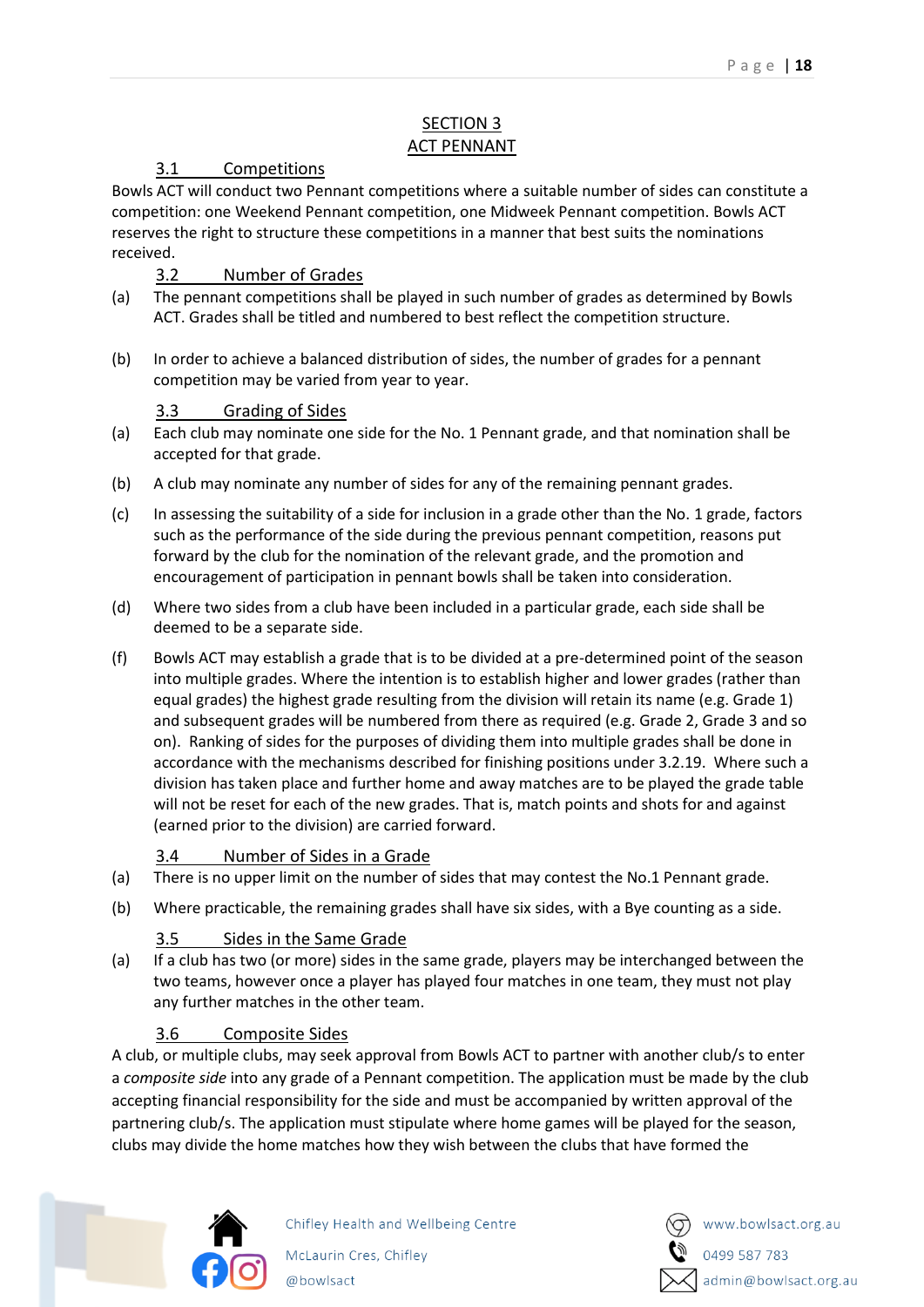composite side. Normal player eligibility rules will apply to the combined team as if the combined team was from any of the clubs included in the application to form a composite side.

Should a club wish to change the clubs associated with the composite side a new application must be made to Bowls ACT more than three days prior to the next match. Bowls ACT, where it deems reasonable, reserves the right to reject any application made to form or alter a composite side. If a composite side is approved the players are permitted to wear their respective club attire.

#### 3.7 Number of Teams in a Side

- <span id="page-19-0"></span>(a) For Weekend Pennant, all grades shall consist of sides of three teams of four players.
- (b) For Mid-Week Pennant, Bowls ACT will determine the number of teams that will constitute a side dependent on the competition structure.

#### 3.8 Number of Ends

- <span id="page-19-1"></span>(a) Each match shall be played with each team playing against a team from the opposing side over 21 ends.
- (b) If the match ceases due to inclement weather (excessively wet, cold, hot, windy, lightning, etc), bad light or other reasonable cause before 45 ends in aggregate have been completed, the match may, at the discretion of Bowls ACT:

(i) be continued on an alternate date; or

- (ii) be declared abandoned.
- (c) In home-and-away matches if in aggregate 45 or more ends are completed and inclement weather, bad light or other reasonable cause prevents play from continuing on that day, the match shall be treated as completed. The shots scored by the respective sides and teams up to and including the last completed end shall determine the result of the match and the match points to be awarded.
- (d) For all finals matches the full number of ends must be played.
- (e) If a Home and Away match is postponed or could not be completed on the scheduled day, Bowls ACT will attempt to reschedule it for completion on another day. Bowls ACT may, at its discretion, declare the match to be "No Result" (i.e. it does not need to be completed) if it considers the outcome will have no bearing on the top four table placings for that grade after all rounds have been completed. No competition points will be awarded to either side for a "No Result" match.

#### 3.9 Practice

<span id="page-19-2"></span>Pennant players may practice on the green on which they are to play, including the rinks set down for that grade. Home clubs are to nominate the rinks for each grade prior to the opening of the green. Clubs are to make every effort to have greens available for practice at least 60 minutes prior to the commencement of trial ends.

![](_page_19_Picture_16.jpeg)

![](_page_19_Picture_18.jpeg)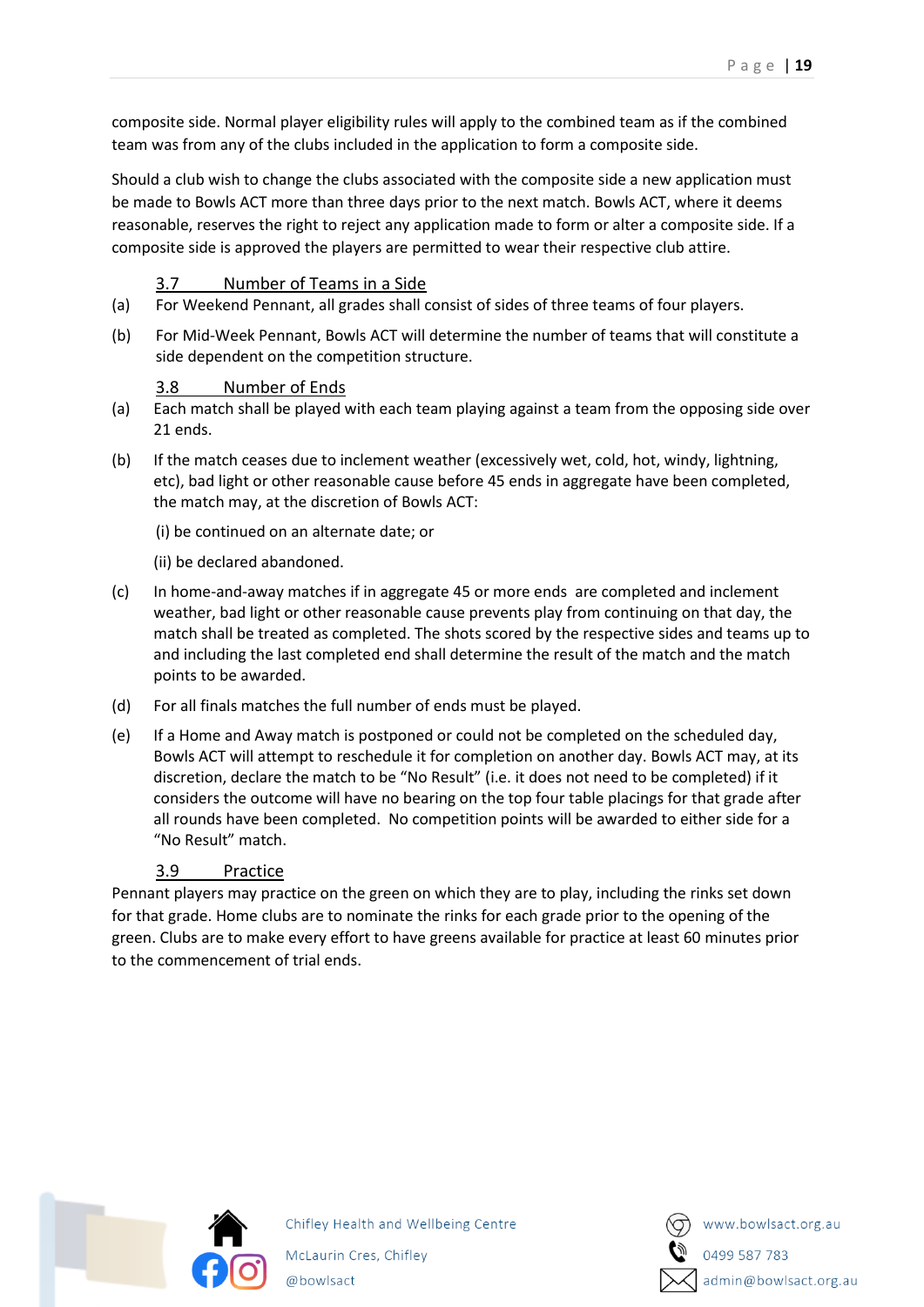3.10 Side Manager's Responsibilities

- <span id="page-20-0"></span>(a) Each club shall appoint a Manager for each match played by a pennant side.
- (b) The Manager of a side in a pennant match is the club's representative in all matters relating to the match.
- (c) The home Side Manager shall toss for initial possession of the mat and complete the Pennant Result Form.
- (d) The Side Manager is responsible for ensuring that their final teams are recorded correctly in the online system as soon as possible after the completion of the game. NB: It is preferable that teams are recorded prior to the commencement of play as this can identify potential player eligibility breaches and allow for corrective action to be taken.
- (e) The Side Manager is responsible for ensuring that, for every home game, the results are recorded in the online system as soon as possible but no later than close of business on the Tuesday following each game. In addition, the Manager of the designated home side is to submit a completed Result Form (scan or photograph) to Bowls ACT as soon as practicable after the completion of play by email [\(admin@bowlsact.org.au\)](mailto:admin@bowlsact.org.au) or phone (0499 587 783). Failure to do so may be considered a breach of these CoP.
- (f) The Side Manager of the home side is also required to submit an interim Result Form to Bowls ACT for any incomplete match, i.e. one that has been deferred after the commencement of play. This must be done as soon as practicable after the decision is taken to defer the match.
- (g) Responsibility for the Side Managers duties for points  $(d) (f)$  may be delegated to another club official but Bowls ACT must be advised prior to play of this person's name and contact details.

# 3.11 Rink & Team Draws

- <span id="page-20-1"></span>(a) The Side Managers are requested to be at the host club thirty minutes before the event starting time.
- (b) The draw for **rinks and opposing teams** shall be done at random in the presence of both Side Managers, who shall exchange cards and then shuffle them. The cards of one side shall be placed (separately) name downwards by one manager and the cards of the other side placed one on each. The draw for the rink on which the teams shall play will be made by the Side Managers and placed on the cards as drawn.
- (c) Once the draw for rinks and opponents is made, the teams drawn for a rink must play each other and the players in those teams cannot be altered, although their positions in that team may be altered before the first end is commenced. In effect the teams are considered to be constituted on completion of the draw.
- (d) If a player in a team falls ill or otherwise cannot commence or continue play, then a substitute player is permitted under the provisions of Domestic Regulation 2. If a suitable substitute is not available then the team may play a player short in accordance with the Laws.

# 3.12 Deferred Matches

<span id="page-20-2"></span>Where a home-and-away round is unable to be completed as scheduled because of inclement weather or other reason, Bowls ACT will attempt to re-arrange the fixtures so that the competition can be completed as close as possible to the original schedule.

![](_page_20_Picture_16.jpeg)

Chifley Health and Wellbeing Centre McLaurin Cres, Chifley

@bowlsact

![](_page_20_Picture_19.jpeg)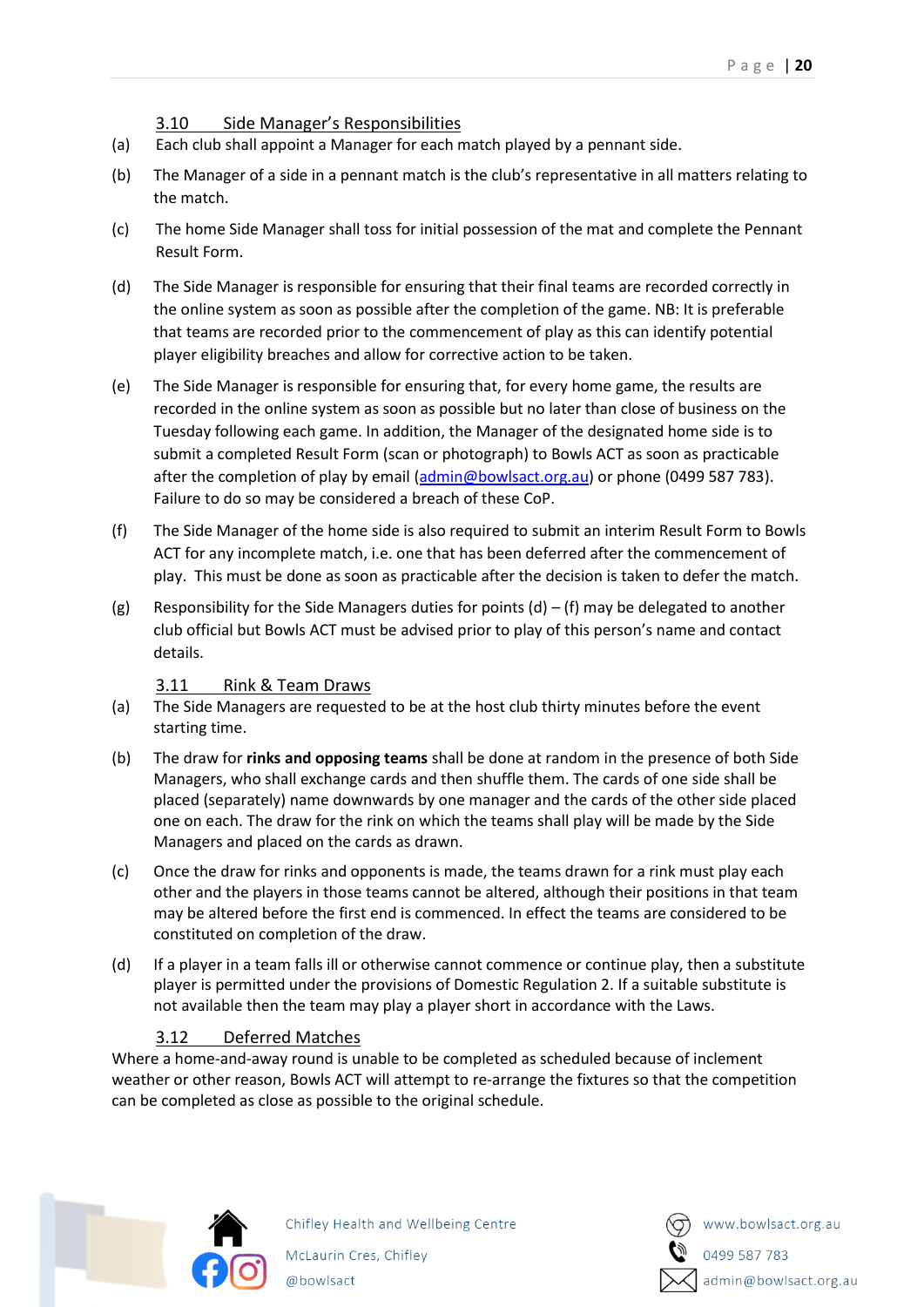# 3.13 Change of Venue

<span id="page-21-0"></span>If the greens of the Home Club are unplayable the match may be played on the away club's greens, by mutual consent. The Pennant Result Form and the Bowlslink results shall be completed by the Manager of the designated home side.

# 3.14 Umpires

<span id="page-21-1"></span>The Club who is designated as the Home Club should appoint an accredited Umpire to officiate.

If the Home Club does not have an accredited Umpire available then a visiting accredited Umpire may be appointed to officiate. Alternatively, if no accredited Umpire is available then an accredited Measurer may be appointed Umpire.

If no accredited Umpire or Measurer is available then a competent player from the Home Club should be appointed to act as Umpire. The player appointed must be identified in advance, and teams notified.

An Umpires' decision is final and cannot be contested, disregarded or appealed except for matters relating to the meaning and interpretation of a Law.

# 3.15 Method of Scoring

<span id="page-21-2"></span>Sides in a pennant match shall be allotted match points on the following basis:

- Two match points per team to the side scoring the greater number of aggregate shots
- One match point per team to each side when sides are equal in aggregate shots
- Two match points to a side for each rink win
- One match point to each side when a rink is tied

#### 3.16 Forfeits

- <span id="page-21-3"></span>(a) In the event of a side receiving a forfeit, it shall be awarded maximum available match points together with the average 'shots for' scored by the winning sides in that round and the average 'shots against' for winning sides in that round (rounded to the nearest integer).
- (b) The side giving the forfeit shall be awarded no match points, and it shall also receive the opposite of the relevant 'shots for' and 'shots against' awarded to the side receiving the forfeit.
- (c) If a side forfeits a match, the penalty shall be a fine not exceeding \$200 and/or refusal of entry in a subsequent competition, at the discretion of Bowls ACT.

# 3.17 Byes

<span id="page-21-4"></span>No points shall be awarded to a side when it receives the Bye.

#### 3.18 Withdrawals

- <span id="page-21-5"></span>(a) If a Club decides it must withdraw a side from the competition, it must withdraw the lowest grade side entered by that club.
- (b) Where a side withdraws from the competition after playing at least one match, all matches (played and yet to be played) involving the side shall be treated as byes. Any match points, shots for and shots against recorded for matches played against the withdrawing side shall be cancelled.
- (c) If a side is withdrawn, the penalty shall be a fine not exceeding \$200 and/or refusal of entry in a subsequent competition, at the discretion of the Bowls ACT.

![](_page_21_Picture_24.jpeg)

Chifley Health and Wellbeing Centre McLaurin Cres, Chifley

@bowlsact

![](_page_21_Picture_27.jpeg)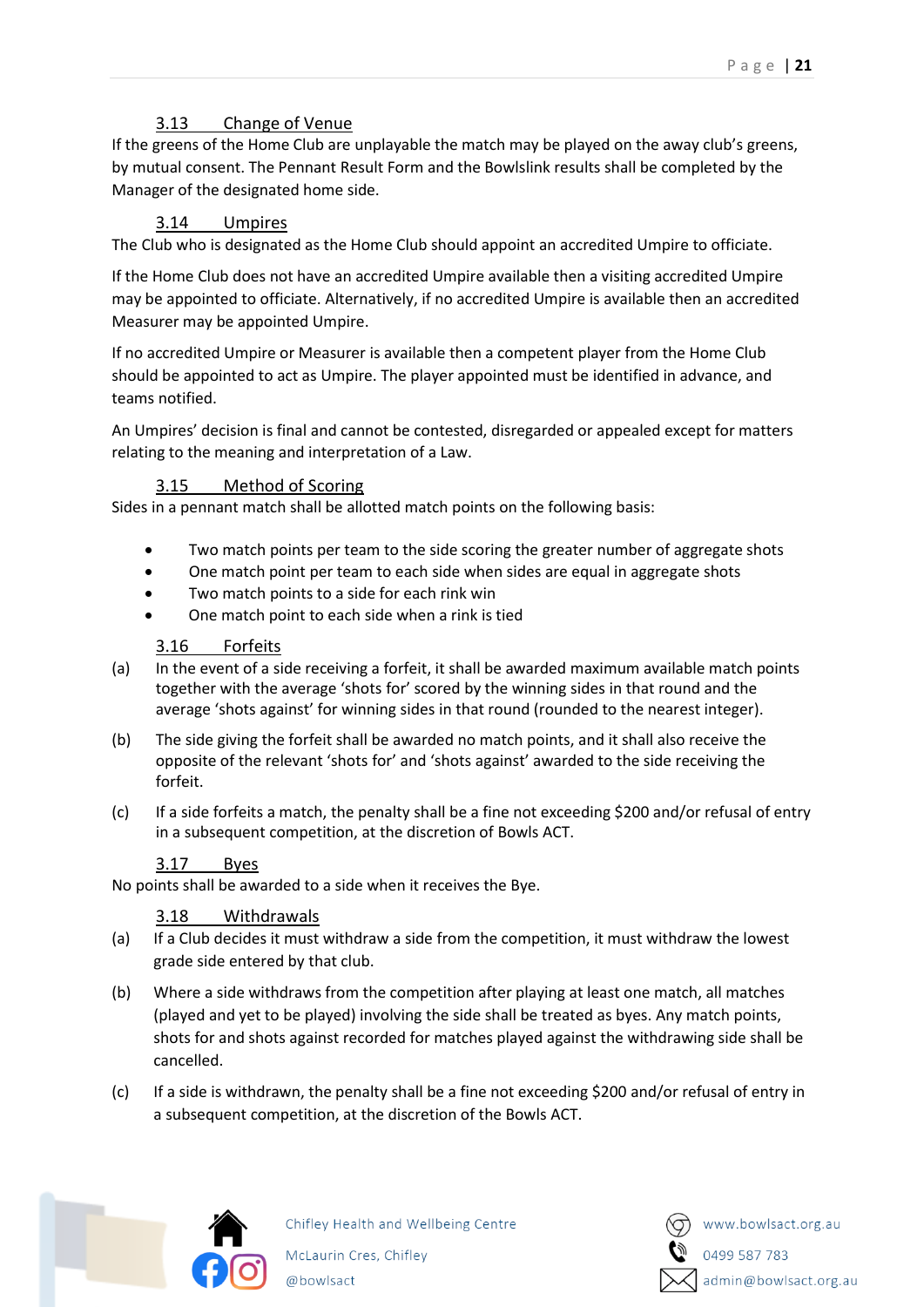# 3.19 Home-and-Away Rounds

- <span id="page-22-0"></span>(a) Bowls ACT will determine the number of matches to be played in the competition. Such matches are to be scheduled in rounds, specifying venues for each match, with the sides either playing or having a Bye in each round. These rounds are referred to as the home-and-away rounds.
- (b) For Weekend Pennant, the home-and-away rounds shall normally be played on Sundays subject to Clause 3.9 of these Conditions of Play, however Bowls ACT may arrange fixtures on Saturdays in the interest of completing the competition within the allotted season.
- (c) For Midweek Pennant, the home-and-away rounds shall normally be played on Tuesdays, subject to Clause 3.9 of these Conditions of Play and the discretion of Bowls ACT.
- (d) With the permission of Bowls ACT, and subject to any conditions regarding the movement of players between grades, clubs may arrange to play a match on a day other than the scheduled day.
- (e) The home-and-away rounds shall be scheduled so that all rounds for all grades, and sections within a grade, are normally completed on the same day.

#### 3.20 Starting Times

- <span id="page-22-1"></span>(a) The normal starting time for the pennants (home and away rounds, weekend and mid-week) will be 11:00 am.
- (b) Bowls ACT may set different starting times for certain rounds or matches as it sees fit.
- (c) The starting time for Pennant finals will be determined by Bowls ACT and will be published after completion of the home and away rounds.
- (d) Trial ends are expected to commence fifteen minutes before the starting time of the event.
- (e) Upon agreement from both sides, starting times may be varied. However Bowls ACT reserves the right to set limits on varied starting times for any round, match or venue.

# 3.21 Finishing Positions

- <span id="page-22-2"></span>(a) Positions after the completion of the home-and-away rounds, including positions within a section, shall be determined from the highest to lowest as follows:
	- (i) the side having the greatest number of match points
	- (ii) if level on match points, the side with the highest margin (shots for minus shots against)
	- (iii) if level on match points and margin, then the highest aggregate shots (shots for)
	- (iv) if two or more sides are still level, steps (i), (ii), and (iii) shall be recalculated in respect of only the matches between the sides that are level to determine the relative position of those sides. Match points and shots are to be calculated pro rata if the sides in contention have played an unequal number of games under this clause.
	- (v) if sides are still level, the positions between the sides that are level shall be decided by the toss of a coin (if there are two sides) or by lot (if more than two sides).
- (b) Where a side in a grade, or in a section, has received more Byes than another side in the home-and-away rounds, the positions after the completion of the home-and-away rounds shall be determined by first dividing the match points, and the aggregate shots for and against for each club by the number of matches played by the club (i.e. excluding Byes) and then applying Clause 3.21 (a).

![](_page_22_Picture_21.jpeg)

![](_page_22_Picture_23.jpeg)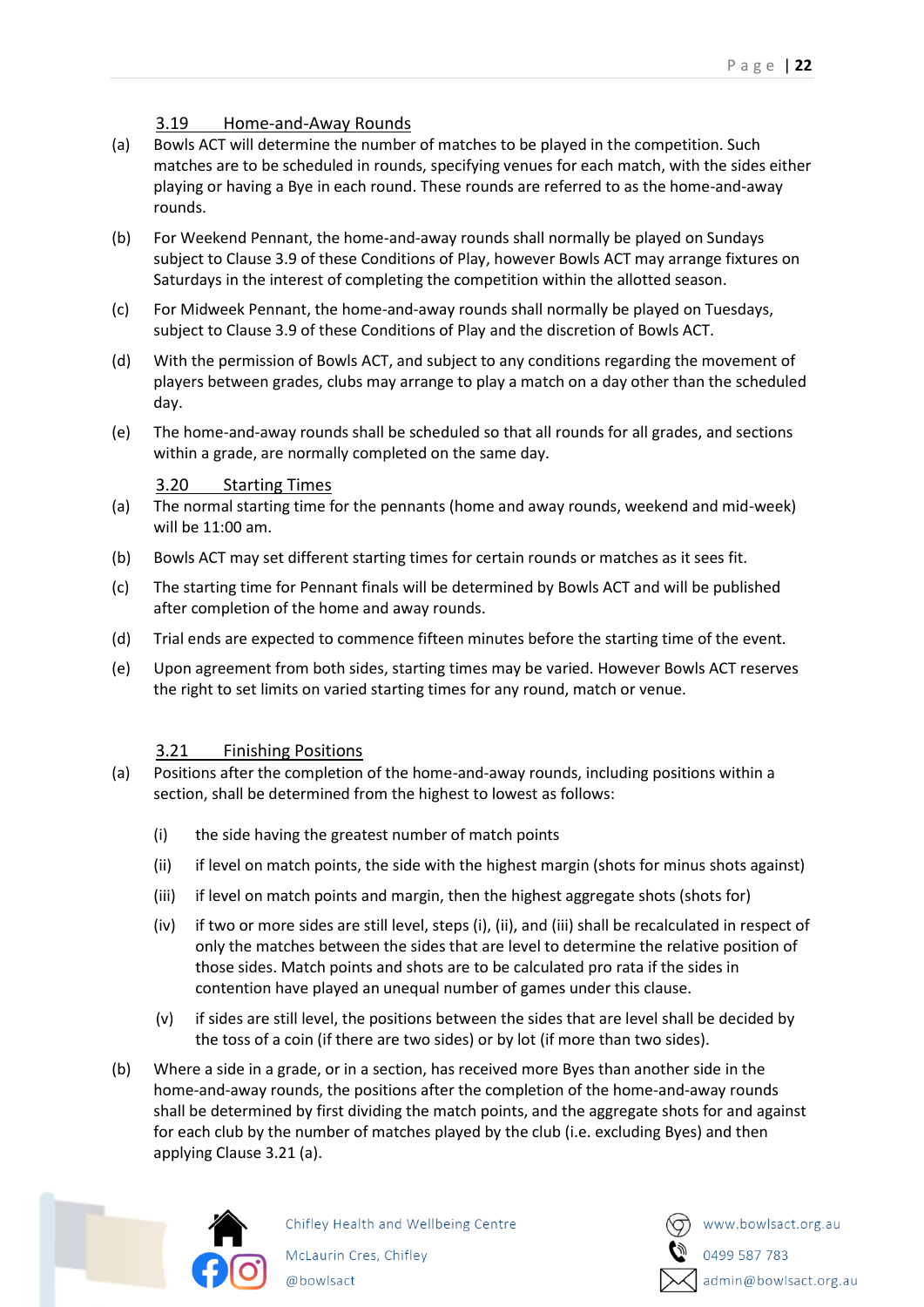#### 3.22 Determining Winners – No Finals

<span id="page-23-0"></span>Where finals are not scheduled in a competition

(a) The winner of a pennant grade shall be the side that finishes in the highest position after the home-and-away rounds. The finishing position will be determined as per Clause 3.21.

#### 3.23 Determining Winners – Finals

- <span id="page-23-1"></span>(a) Where finals are scheduled they will normally be conducted as a series of matches. The positions of sides after the completion of the home-and-away rounds shall determine their eligibility for the final series and, where appropriate, the venue for matches.
- (b) Grades that do not have sections will play a final series as set out below:

| Major Semi Final         | Side finishing first v Side finishing second       |
|--------------------------|----------------------------------------------------|
| Minor Semi Final         | Side finishing third v Side finishing fourth       |
| <b>Preliminary Final</b> | Loser Major Semi Final v Winner Minor Semi Final   |
| <b>Grand Final</b>       | Winner Major Semi Final v Winner Preliminary Final |

Semi and Preliminary Finals will normally be played at the club of the side that finished first after the home-and-away rounds. At Bowls ACT's discretion any of these finals may be allocated to a different venue.

(c) Grades that have sections will play a final series as set out below:

|             | Major Semi Final First in Section A | V            | First in Section B                                 |
|-------------|-------------------------------------|--------------|----------------------------------------------------|
|             | Minor Semi Final Third on Combined  | $\mathsf{V}$ | Fourth on Combined                                 |
|             | Preliminary Final Loser Major Final | V            | Winner Minor Semi Final                            |
| Grand Final |                                     |              | Winner Major Semi Final v Winner Preliminary Final |

Semi and Preliminary Finals will normally be played at the club of the side that finished first on the combined ladder after the home-and-away rounds. At Bowls ACT's discretion any of these finals may be allocated to a different venue.

(d) Grades that have only four sides will play a final series as set out below:

| <b>Preliminary Final</b> | Side finishing second | Side finishing third            |
|--------------------------|-----------------------|---------------------------------|
| <b>Grand Final</b>       | Side finishing first  | <b>Winner Preliminary Final</b> |

The Preliminary Final will normally be played at the club of the side that finished second after the home and away rounds. If that club cannot host the match then it will be played at the club of the side that finished third after the home and away rounds. At Bowls ACT's discretion this final may be allocated to a different venue.

(e) Grades that have only three sides competing in the finals (e.g. after a grade has been split at the end of the home and away rounds) will play a finals series as set out below:

| <b>Preliminary Final</b> | Side finishing second | Side finishing third            |
|--------------------------|-----------------------|---------------------------------|
| Grand Final              | Side finishing first  | <b>Winner Preliminary Final</b> |

The Preliminary Final will normally be played at the club of the side that finished second after the home and away rounds. If that club cannot host the match then it will be played at the club of the side that finished third after the home and away rounds. At Bowls ACT's discretion this final may be allocated to a different venue.

![](_page_23_Picture_18.jpeg)

Chifley Health and Wellbeing Centre

![](_page_23_Picture_21.jpeg)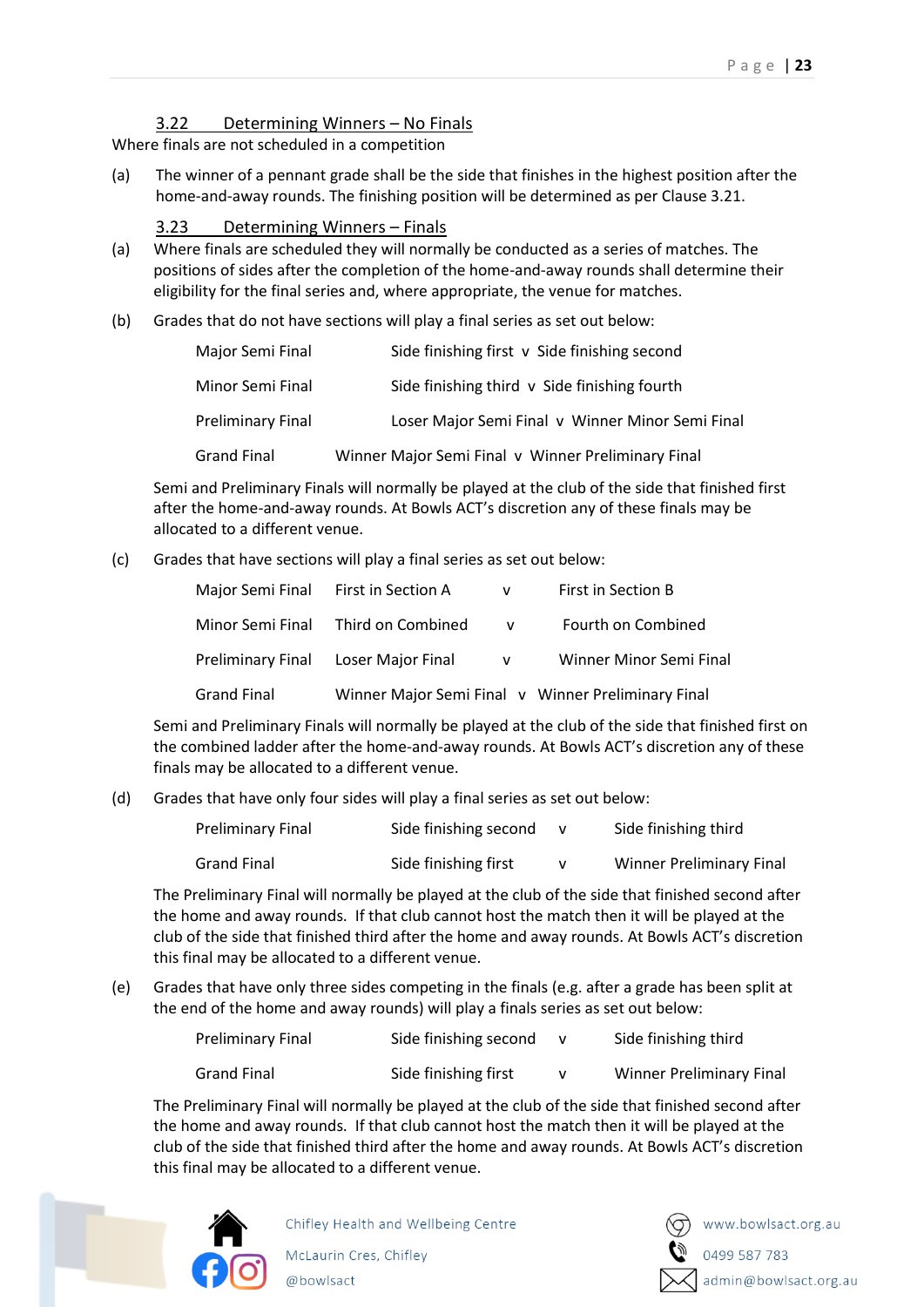- (f) Where a club is entitled to host more finals than it can accommodate on its available green space, some of the finals may be played at the club that finished second after the home-and-away matches. If this club is also unable to accommodate all such finals, some of the finals may be played at the club that finished third, and so on.
- (g) All finals matches, including the Grand Finals, shall be played under the same format as that played in the home-and-away rounds, subject to rule 3.8 (d) of these Conditions of Play. In the event of a tie after completion of all ends, all teams in a side shall play an extra end with the highest aggregate score determining the result. If scores are still tied, all teams continue playing extra ends in this manner until a winner is determined.
- (h) If play is stopped with the consent of the umpire, it shall be completed later that day if the umpire grants permission, or on such other day as determined by Bowls ACT. The match shall be continued with the scores as they were when the match was stopped, and if continued on a subsequent date, or on a different green, a roll-up each way shall be permitted. If an end was not completed when play was stopped and further play is impossible on that day, the incomplete end shall be replayed when the match is resumed.

# 3.24 Venue for Grand Finals

- <span id="page-24-0"></span>(a) All the Pennant Grand Finals in a competition will be played at the same venue. Grand Finals for some grades will be played on a Saturday and some will be played on a Sunday, as determined by Bowls ACT.
- (b) Bowls ACT fully reserves the right to determine the host venue for the Pennant Grand Finals.

# 3.25 Player Eligibility

<span id="page-24-1"></span>**All Clubs are expected to act with integrity towards the concepts of the graded competition and eligibility criteria. Bowls ACT has grounds to declare a forfeit against a team of a club that, without satisfactory explanation, is deemed to have played a player or players from a higher ranked team in a lower ranked team in a manner likely to gain unfair advantage or distort the rankings of the lower ranked grade. Any Club that believes a violation of this principle has occurred should put in writing (via their Club Secretary or equivalent) their concerns (with appropriate evidence) to the Bowls ACT Board who will determine what if any action is to be taken.** 

- (a) A player may be promoted to a higher grade at any time.
- (b) A player may not play in two grades in the one home and away round or the one finals round (ie Semi, Preliminary or Grand Final)
- (c) A player is eligible to play in the finals if they have already played two matches in that grade or below. (subject also to 3.25 (g))
- (d) When a side has a bye in the first round of competition, a player who played in a lower grade in the first round is not eligible to play the following round in the side that had the bye.
- (f) When a side has a bye in a subsequent round of the competition, a player is not eligible to play in a lower grade in that round if they played in the previous round in the side that has the bye.
- (g) A player is not eligible to play in any grade at any stage of a competition, including the finals, once they have played 50% (or greater) of home and away matches in higher grades. See also Clause 3.25 (j).
- (h) For the purposes of determining player eligibility, a bye is not counted as a match.

![](_page_24_Picture_16.jpeg)

Chifley Health and Wellbeing Centre

![](_page_24_Picture_19.jpeg)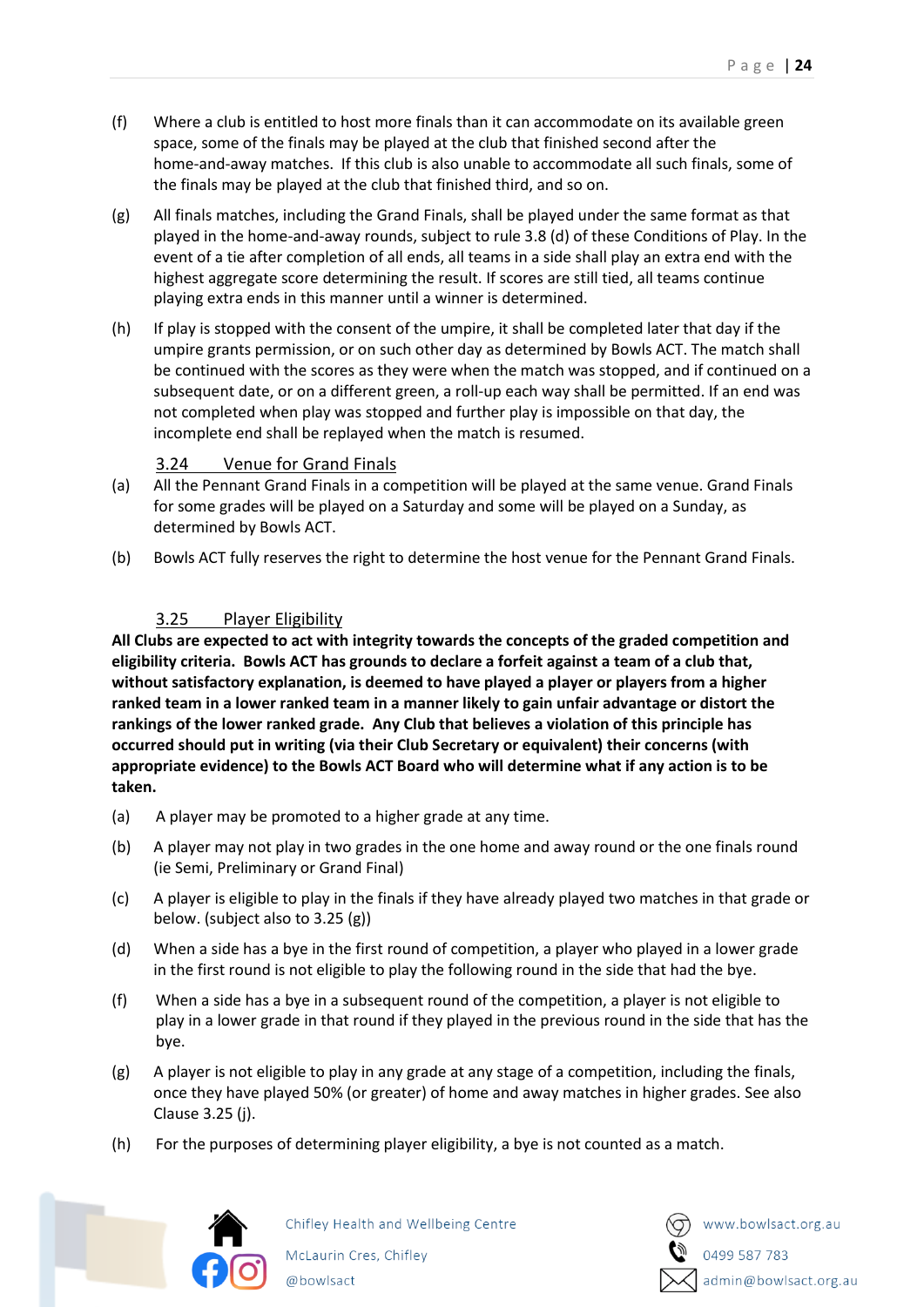- (i) On request to Bowls ACT, Clubs having insufficient eligible players for any finals may seek an exemption to Clause 3.25 (g) for their lowest graded side. Such a request, if approved, will be for a maximum of 2 players per side per finals series. If this approval is granted, then such players may play no higher than second in any team.
- (i) On request to Bowls ACT, Clubs may seek an exemption to Clause 3.25 (g) where the player would otherwise be ineligible to play in any other Side for the remainder of the season. For this request to be approved, Clubs would need to demonstrate "exceptional circumstances".

#### **Penalty for breach of player eligibility clauses under 3.25:**

- **A side, or sides, proven to have breached eligibility clauses above shall be deemed to have forfeited the match. The opposition will receive competition points in accord with clause 3.16. If both sides breach eligibility clauses above no points will be awarded for the match.**
- **For breaches of clauses 3.25 (d) the disciplinary action will be applied to the higher graded side.**
- **For breaches of clauses 3.25 (f) the disciplinary action will be applied to the lower graded side.**
- **In finals matches, the side is disqualified and the non-offending side is declared the winner.**
- **A fine not exceeding \$200 may also be imposed for each instance of a breach of eligibility. The application of any fines will be at the discretion of Bowls ACT.**

# 3.26 Bowls ACT Representatives

- <span id="page-25-0"></span>(a) Where a player from a club is selected to represent Bowls ACT and pennant matches are played while the player is representing Bowls ACT as either a player or an official, the player shall be deemed to have played on that day in the grade that they have played the majority of their matches to that date. If they have played an equal number of matches in more than one grade, the player shall be deemed to have played in the lower of these grades.
- (b) Bowls ACT shall advise clubs of players who have been selected as Bowls ACT representatives and the period that their representation covers (such period shall include reasonable travelling time).
- (c) Should a member of Bowls ACT be selected in a national side while Pennant is being played, the aforementioned conditions shall apply as if the player was representing Bowls ACT.

# <span id="page-25-1"></span>3.27 Pennant Flags and Badges

Winners of Pennant grand finals (or competition where no grand final is played) will be presented with a Pennant Flag and one badge for each player in the side, plus 4 extra badges to be distributed at the discretion of the club following completion of the match.

Teams scoring 8 shots on an end may apply to Bowls ACT to be issued with "8 Pins".

![](_page_25_Picture_16.jpeg)

![](_page_25_Picture_18.jpeg)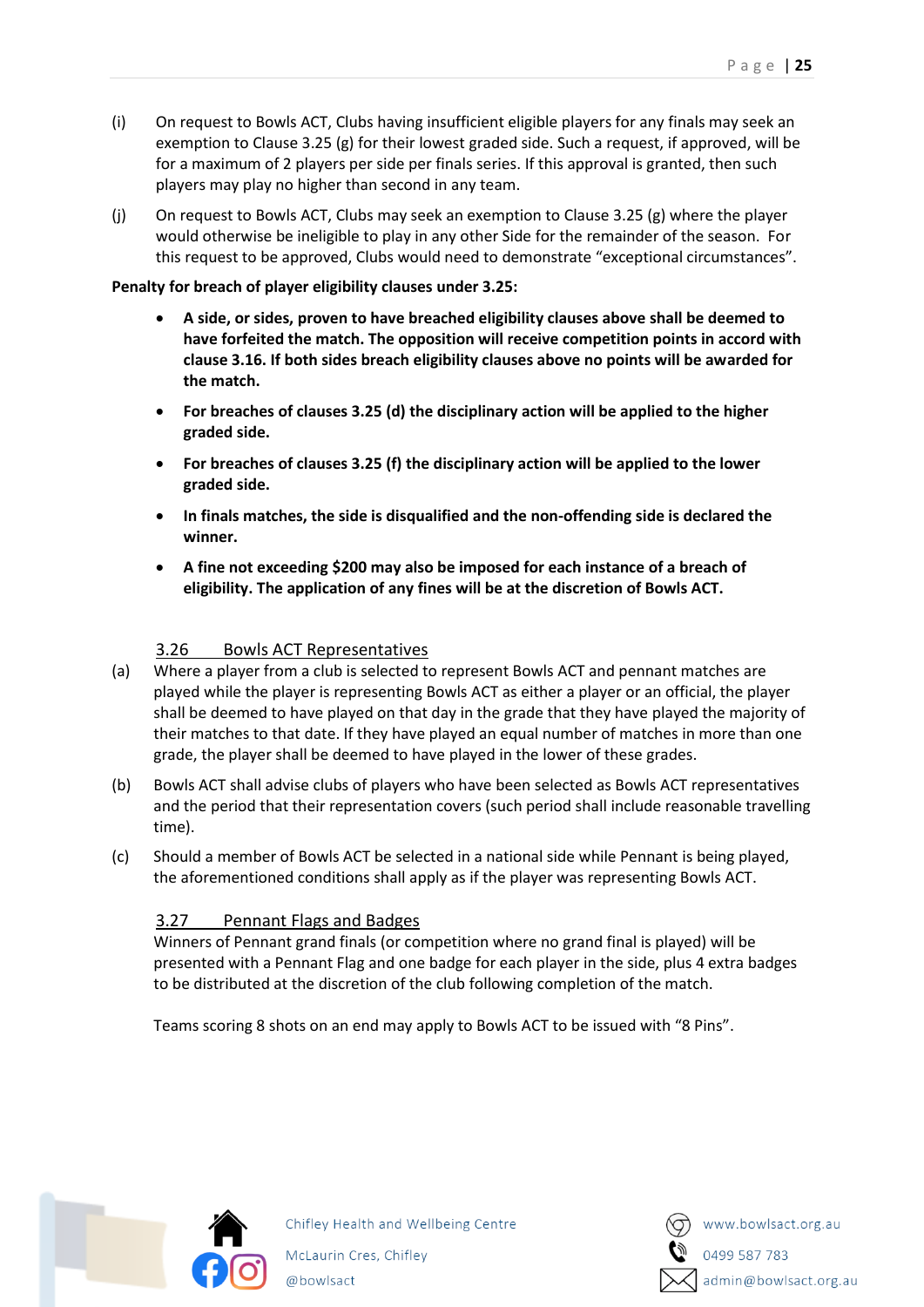# SECTION 4 ADDITIONAL CONDITIONS OF PLAY APPLYING TO SPECIFIC BOWLS ACT EVENTS

# <span id="page-26-1"></span><span id="page-26-0"></span>4.1 Introduction

- <span id="page-26-3"></span><span id="page-26-2"></span>(a) This Section outlines additional Conditions of Play applying to specific Bowls ACT events. It should be read in conjunction with Sections 1 & 2, which outline the Conditions of Play applying to all Bowls ACT events.
- (b) The specific events covered in this Section (with the relevant subsection shown in brackets) are as follows:
	- ACT Championships (4.2)
	- Junior ACT Championships (4.3)
	- Champion of Club Champion Events (4.4)
	- Sixty and Over Events (4.5)
	- Doran Bowl (4.6)
	- Rookie Singles Championships (4.7)
	- ACT Invitational Singles (4.8)
- (c) All participants are reminded of the following "player" definitions which apply to all Bowls ACT events:
	- **(i) "Nominated Player"** (DR 2.1.3) covers players from the lodging of entry to the close of entries.
	- **(ii) "Intended Player"** (DR 2.1.4) covers players from the close of entries until player is constituted (ie immediately their first game is commenced)
	- **(iii) "Substitute Player"** (DR 2.1.8) covers a player who is appointed to play in the place of an intended or constituted player.
	- **(iv) "Replacement Player"** (DR 2.1.7) covers a player who is appointed to take the place of a constituted player who cannot play in any round after the first round. (Note: see also DRs 2.2.4 & 2.2.5 regarding teams with byes in the first round).
- (d) Any changes to these Conditions of Play will be advised, via Circular, to all Clubs.

![](_page_26_Picture_18.jpeg)

![](_page_26_Picture_20.jpeg)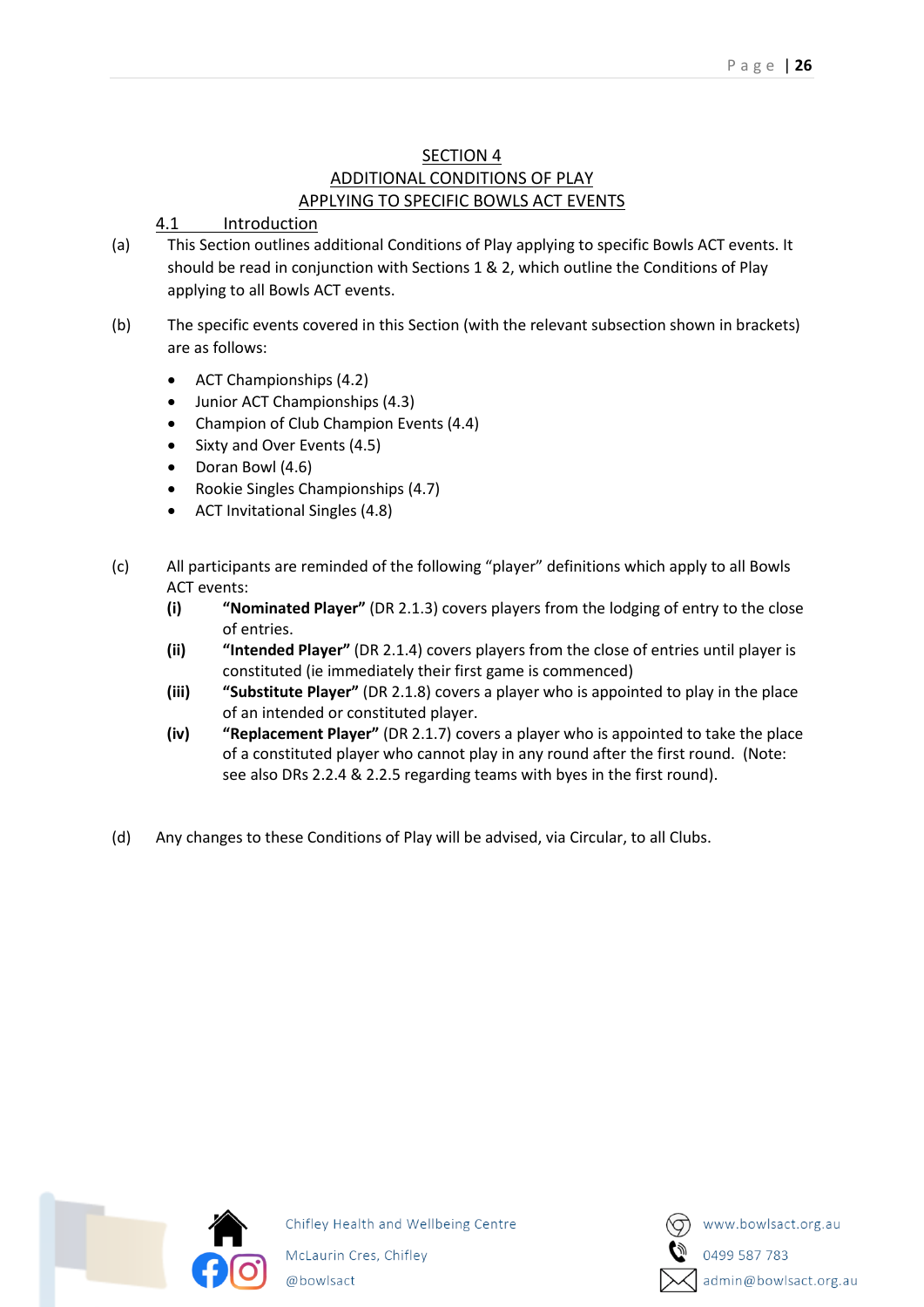# 4.2 ACT CHAMPIONSHIPS

# <span id="page-27-0"></span>**4.2.1 Events**

Separate ACT Championship events are conducted for male and female players in Singles, Pairs, Triples and Fours. Mixed Pairs are conducted with teams consisting of one male player and one female player.

Teams consisting of entirely Junior players (Under the age of 18 at the start of the event) will not be required to pay entry fees for the event.

# **4.2.2 Eligibility**

The ACT Championships are open to all registered players whose home Club is a member of Bowls ACT.

# **4.2.3 Format**

The first round of ACT Championship Singles events will normally be played in sections of three, where for each of the three matches in each section the non-playing entrant acts as marker. The winner of each section is determined under tournament rules as described in Clause 2.19. For subsequent rounds the format will revert to knockout format.

Any alterations to the normal conditions of play will be presented by Bowls ACT at the time of release of the draw.

The winner each of the ACT Championships will be entitled to compete as ACT entrants in the National Australian Championships in accordance with the Conditions of Play for that event.

# **4.2.4 Ranking Points**

These events attract Bowls Australia Ranking points.

# 4.3 JUNIOR ACT CHAMPIONSHIPS

# <span id="page-27-1"></span>**4.3.1 Events**

Separate Junior ACT Championship events are conducted for Junior members within Bowls ACT. The Bowls ACT Board will determine the most suitable event formats to be played with consideration given to available members and national representation.

# **4.3.2 Eligibility**

The Junior ACT Championships are open to all registered players whose declared club is a member of Bowls ACT and who are under the age of 18 years as at the date of the first day of the event.

# **4.3.3 Format**

Bowls ACT will determine the appropriate format/s for Junior ACT Championship events and release this information upon opening of entries for the competition/s

![](_page_27_Picture_20.jpeg)

![](_page_27_Picture_22.jpeg)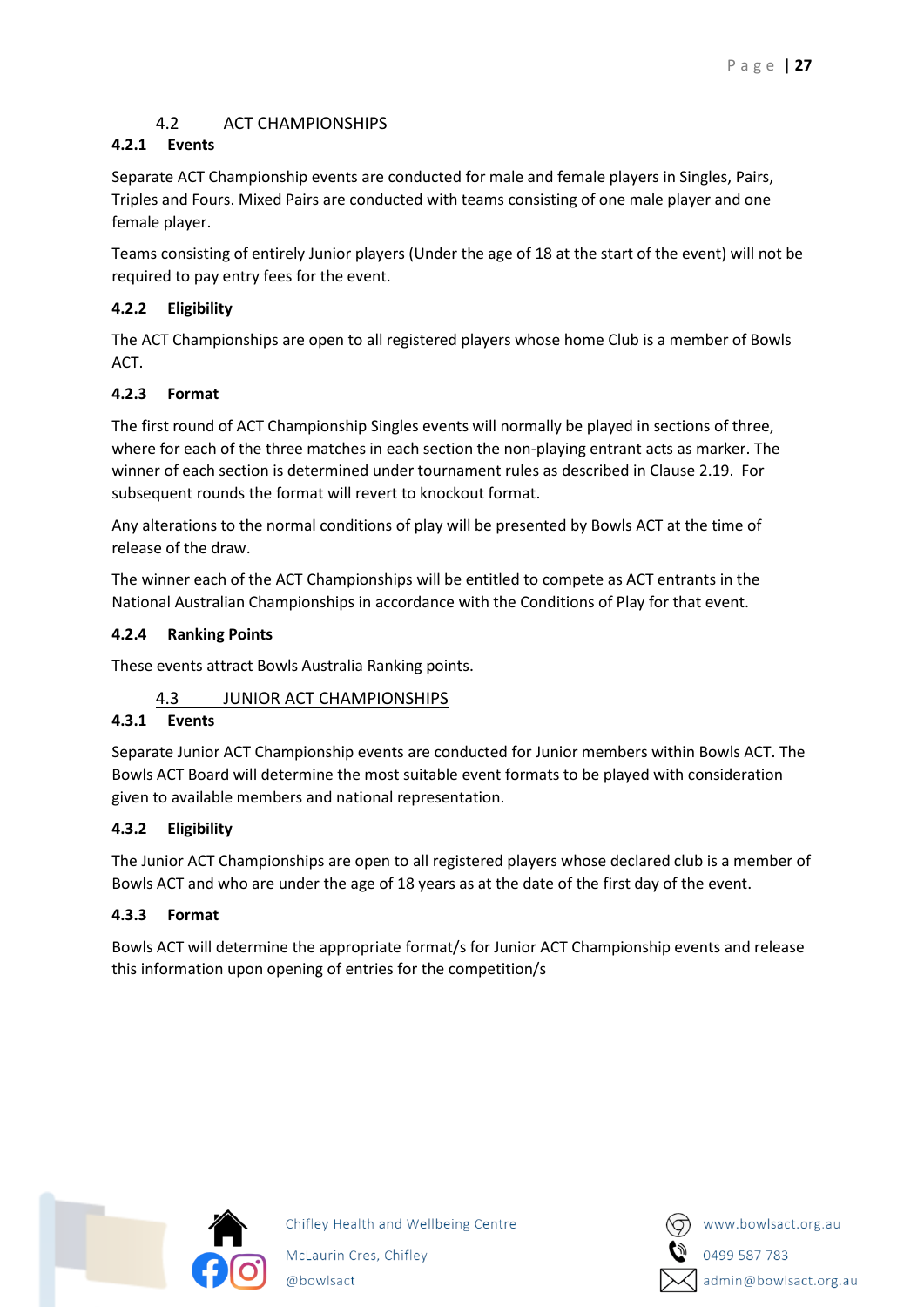# 4.4 CHAMPION OF CLUB CHAMPION EVENTS

#### <span id="page-28-0"></span>**4.4.1 Events**

Separate Champion of Club Champion events are conducted for male and female players in Singles, Pairs, Triples and Fours.

#### **4.4.2 Eligibility**

- (a) The Champion of Club Champion events are open to a Club's most recent Club Champions in their respective disciplines. (see also Clause 2.3 (h))
- (b) The winning of a Club Championship entitles the individual or team to compete in one Champion of Club Champion event. The individual or team is not eligible to play in a subsequent Champion of Club Championship event unless they again win their Club Championship.
- (c) If a Club has not completed its Club Championship for the current year prior to the first scheduled day of play of the Champion of Club Champions for that discipline, the Club will not be permitted an entry in that Champion of Club Champions event.
- (d) If the Club called for entries for its Club Championship and received only one entry when entries closed the Championship will be deemed to be complete and the sole entry will be acceptable as the Club's entry into the Champion of Club Champions in that discipline, even though no matches were played.
- (e) A substitute and/or replacement player **will be** allowed for C of CC Pairs, Triples and Fours. For the purposes of determining eligible substitutes, the Champion of Club Champion events are considered to be a 'continuation' of the respective Club Championships. Therefore, a substitute or replacement player cannot be one who participated in the qualifying Club Championships.
- (f) The winners of the ACT Champion of Club Champion Singles (Men's and Women's) is entitled to compete as the ACT entry in the National Champion of Club Championships in accordance with the Conditions of Play for that event.

#### **4.4.3 Ranking Points**

These events attract Bowls Australia Ranking points.

# 4.5 60 AND OVER EVENTS

#### <span id="page-28-1"></span>**4.5.1 Events**

Events for 60 and over players are conducted in the following disciplines:

- Pairs separate events for Men and Women.
- Fours separate events for Men and Women.

@bowlsact

#### **4.5.2 Eligibility**

These events are open to all players registered with Bowls ACT who are sixty years or over as at the date of the first day of play of the event.

#### **4.5.3 Format**

Unless otherwise specified, the format for all events will generally be tournament style on day 1 with the top 8 players or teams progressing to a seeded knockout on day 2. The Number of ends may be limited and time limits enforced to ensure completion of the competition.

![](_page_28_Picture_22.jpeg)

![](_page_28_Picture_24.jpeg)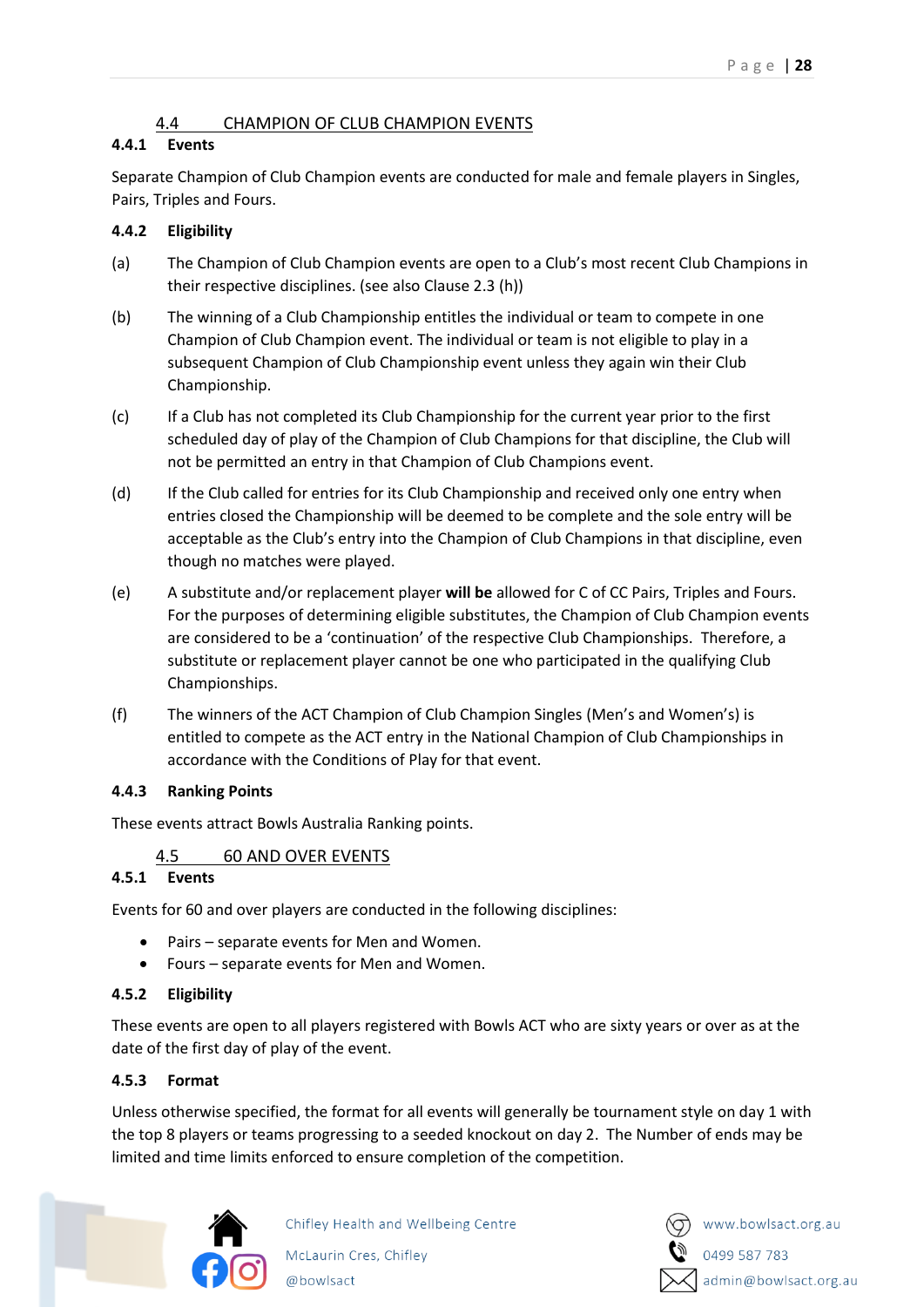# 4.6 DORAN BOWL

<span id="page-29-0"></span>Due to significant interruption to the continuation of the Doran Bowl through 2020 and 2021, the full conditions of play for the Doran Bowl are yet to be finalised. Bowls ACT will, in consultation with the Match Committee and the Bowls ACT Board, determine the composition and conditions of play for the Doran Bowl in 2022 to be advised at a later date.

# 4.7 ROOKIE SINGLES CHAMPIONSHIPS

<span id="page-29-1"></span>Due to significant interruption to the continuation of the Rookie Singles through 2020 and 2021, the full conditions of play for the event are yet to be finalised. Bowls ACT will, in consultation with the Match Committee and the Bowls ACT Board, determine the composition and conditions of play for the Rookie Singles in 2022 to be advised at a later date.

# 4.8 ACT Invitational Singles

# <span id="page-29-2"></span>**4.8.1 Events**

Bowls ACT will hold an Invitational Open Singles Invitational event. Players will be invited based on their performances in Bowls ACT competitions for the previous calendar year with consideration to the Bowls Australia January Rankings.

# **4.8.2 Eligibility**

The ACT Invitational Open Singles will be invitational. Only players invited to participate by Bowls ACT will be eligible to compete in the event.

# **4.8.3 Format**

The Invitational Open Singles will be a knockout tournament with the draw to be randomised prior to the start of the competition.

# **4.8.4 Venue**

Hosting rights for the ACT Open Singles will normally be offered to the club which is deemed to have the highest quality greens available for the competition. Bowls ACT reserves the right to vary the hosting rights and criteria if it considers there are special circumstances or if the proposed host club is unable to satisfy the requirements laid down by Bowls ACT for the host club.

![](_page_29_Picture_14.jpeg)

![](_page_29_Picture_16.jpeg)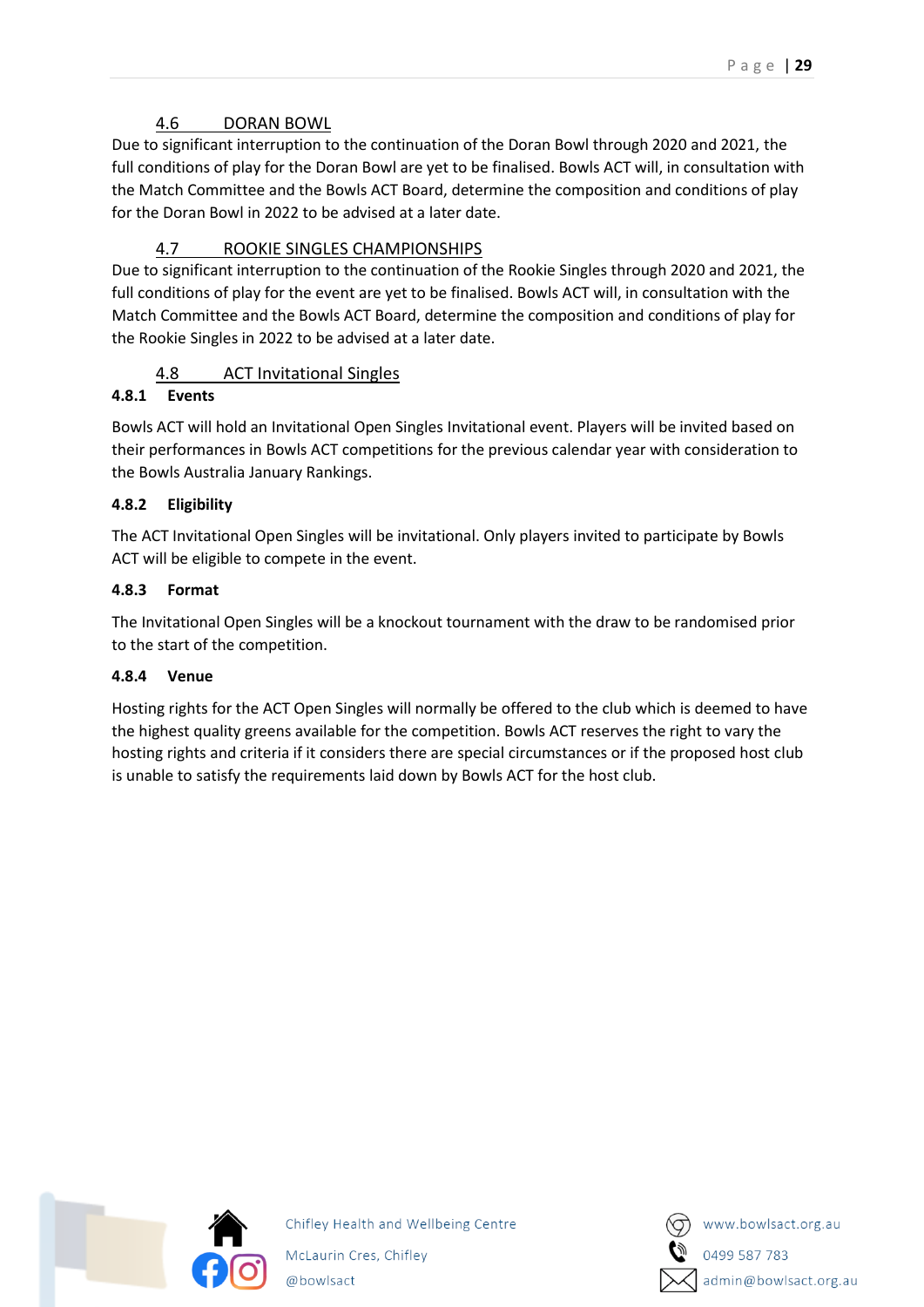#### APPENDICES

#### APPENDIX A – Relevant Policies

<span id="page-30-1"></span><span id="page-30-0"></span>The following is a list of the more significant relevant policies of Bowls Australia. It is provided to assist players and officials.

The current version of each of these policies should be available from the Bowls Australia website [\(www.bowls.com\)](http://www.bowls.com/).

Any enquiries should be directed in the first instance to Bowls ACT (admin@bowlsact.org.au).

#### <span id="page-30-2"></span>Bowls Australia Policies

Note that this is only a selection of the policies applicable to Bowls in Australia. A full list of Bowls Australia policies is available on the Bowls Australia website and in the Domestic Regulations.

- Affiliation and Eligibility to Play Policy
- Anti-doping Policy
- Appeals Policy
- Artificial Devices Policy
- Player and Club Clearance Policy
- Green Protection Policy
- Match-Fixing Policy
- Personal Electronic Devices Policy
- Sun Smart Policy
- Weather Policy
- Website disclaimers and privacy statement

#### <span id="page-30-3"></span>Bowls ACT Documents and Forms

#### **Current versions of the following policies can be found on the Bowls ACT Website:**

<http://www.bowlsact.org.au/policies-and-documents/bowls-act-policies/>

- Code of Conduct
- Use of Social Media
- Instantaneous Penalties Policy
- Policy on Disciplinary Action by a Club + Disciplinary Notification Form
- Use of Photographs, Videoing and Live Streaming Policy
- Club Clearance Form
- Pennant Member Nomination Form
- Interstate Pennant Declaration Form
- Pennant Result Form
- Incident Report Form
- Air Quality Policy

![](_page_30_Picture_33.jpeg)

Chifley Health and Wellbeing Centre

![](_page_30_Picture_36.jpeg)